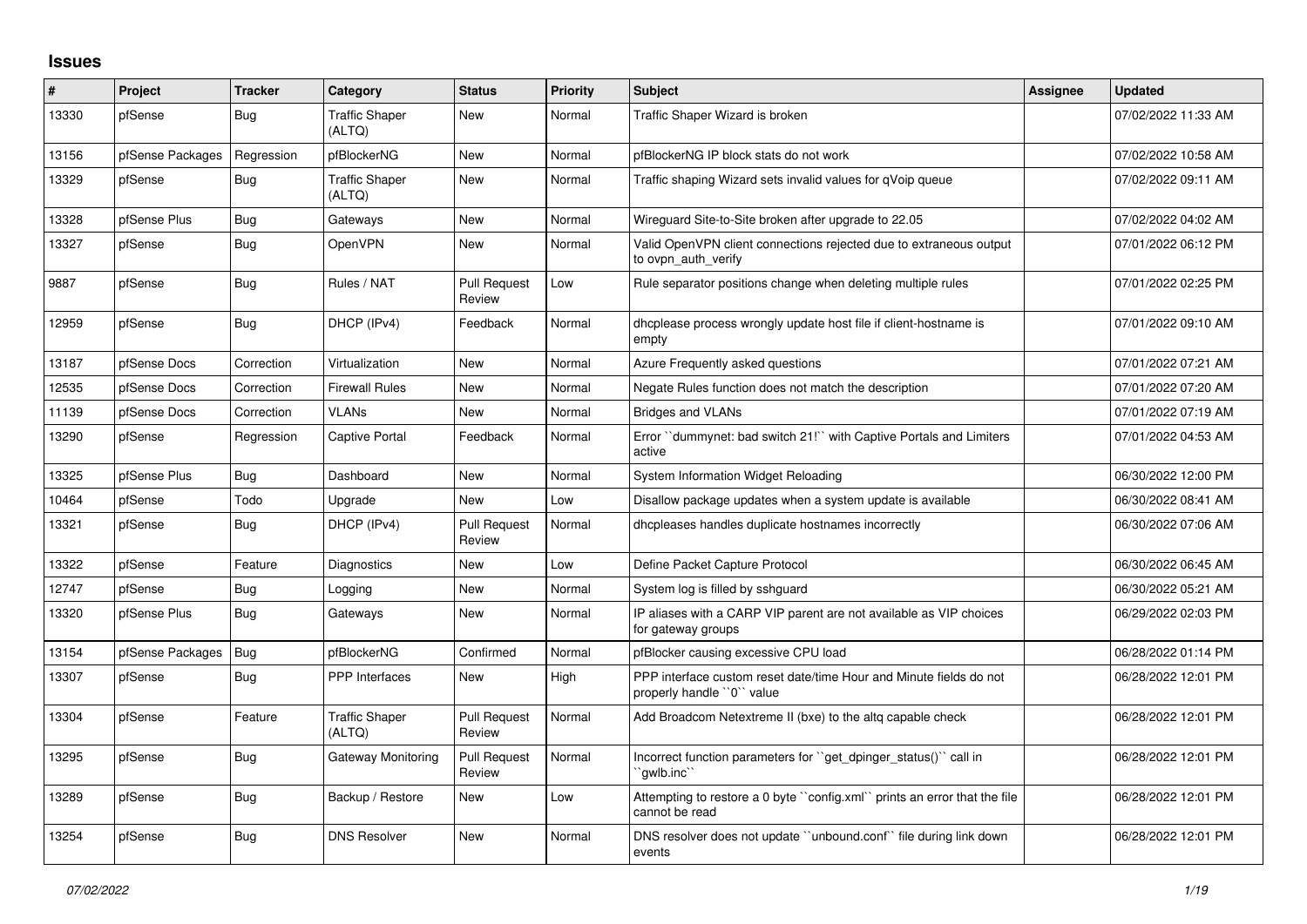| #     | Project          | <b>Tracker</b>     | Category                  | <b>Status</b>                 | <b>Priority</b> | <b>Subject</b>                                                                                                       | Assignee | <b>Updated</b>      |
|-------|------------------|--------------------|---------------------------|-------------------------------|-----------------|----------------------------------------------------------------------------------------------------------------------|----------|---------------------|
| 13253 | pfSense          | <b>Bug</b>         | DHCP (IPv6)               | New                           | Normal          | 'dhcp6c'' is not restarted when applying settings when multiple<br>WANs are configured for DHCP6                     |          | 06/28/2022 12:01 PM |
| 13124 | pfSense          | Feature            | Web Interface             | <b>Pull Request</b><br>Review | Normal          | Option to wait for interface selection before displaying firewall rules                                              |          | 06/28/2022 12:01 PM |
| 13076 | pfSense          | <b>Bug</b>         | <b>Gateway Monitoring</b> | New                           | Normal          | Marking a gateway as down does not affect IPsec entries using<br>gateway groups                                      |          | 06/28/2022 12:01 PM |
| 12960 | pfSense          | <b>Bug</b>         | Installer                 | New                           | Normal          | VGA installer image defaults to serial console, serial console is default<br>in GUI settings                         |          | 06/28/2022 12:01 PM |
| 12947 | pfSense          | Bug                | DHCP (IPv6)               | Pull Request<br>Review        | Normal          | DHCP6 client does not take any action if the interface IPv6 address<br>changes during renewal                        |          | 06/28/2022 12:01 PM |
| 12768 | pfSense          | Feature            | Upgrade                   | New                           | Normal          | pfSense-repo: Make sure default config file exists                                                                   |          | 06/28/2022 12:01 PM |
| 12737 | pfSense          | <b>Bug</b>         | Certificates              | New                           | Normal          | CApath is not defined by default in curl                                                                             |          | 06/28/2022 12:01 PM |
| 12757 | pfSense          | <b>Bug</b>         | Diagnostics               | Pull Request<br>Review        | Very Low        | Clean up /etc/inc/filter.inc use of pfctl -F                                                                         |          | 06/28/2022 12:01 PM |
| 12632 | pfSense          | <b>Bug</b>         | Gateways                  | New                           | High            | Assigning a /30 WAN IP address at the console does not save the<br>gateway correctly                                 |          | 06/28/2022 12:01 PM |
| 12612 | pfSense          | <b>Bug</b>         | <b>DNS Resolver</b>       | <b>New</b>                    | Normal          | DNS Resolver is restarted during every "rc.newwanip" event                                                           |          | 06/28/2022 12:01 PM |
| 12464 | pfSense          | Bug                | Logging                   | <b>Pull Request</b><br>Review | Normal          | Syslog Auth messages are sent as Emergency Level                                                                     |          | 06/28/2022 12:01 PM |
| 13311 | pfSense Docs     | <b>New Content</b> | Troubleshooting           | New                           | High            | Add troubleshooting tips for ZFS boot issues                                                                         |          | 06/28/2022 11:04 AM |
| 13305 | pfSense          | Feature            | Certificates              | <b>New</b>                    | Normal          | Certificate Revocation page should show expiration date                                                              |          | 06/27/2022 10:26 AM |
| 12770 | pfSense Docs     | Todo               | <b>Firewall Rules</b>     | <b>Pull Request</b><br>Review | Normal          | Feedback on Firewall - Configuring firewall rules                                                                    |          | 06/27/2022 07:42 AM |
| 12466 | pfSense          | Feature            | OpenVPN                   | New                           | Very Low        | Option to Disable Renegotiation timer in OpenVPN Server                                                              |          | 06/27/2022 07:22 AM |
| 8207  | pfSense          | Bug                | <b>Operating System</b>   | New                           | Normal          | 2.4 cannot boot as a Xen VM with more than 7 NICs                                                                    |          | 06/25/2022 05:42 PM |
| 9626  | pfSense          | <b>Bug</b>         | Web Interface             | New                           | Normal          | When deny write permission is assigned to a user, there is no error<br>feedback if the user tries to write something |          | 06/25/2022 05:41 PM |
| 12546 | pfSense Plus     | Feature            | Authentication            | New                           | Normal          | Add 2FA Support to pfSense Plus Local Database Authentication                                                        |          | 06/25/2022 05:30 PM |
| 13003 | pfSense          | Bug                | Hardware / Drivers        | New                           | Normal          | Malicious Driver Detection event on ixl driver                                                                       |          | 06/25/2022 05:00 PM |
| 11572 | pfSense Packages | Bug                | pfBlockerNG               | New                           | High            | Auto created firewall rules have IPv4 as protocol only - even for IPv6<br>lists.                                     |          | 06/25/2022 10:59 AM |
| 13296 | pfSense          | Feature            | DHCP (IPv6)               | New                           | Normal          | Add support for DHCP6 OPTION_PD_EXCLUDE (RFC 6603)                                                                   |          | 06/24/2022 10:10 PM |
| 13297 | pfSense          | Feature            | Routing                   | New                           | Normal          | Support for Gateway Groups as Static Route destinations                                                              |          | 06/24/2022 07:41 AM |
| 8454  | pfSense Packages | Bug                | arpwatch                  | New                           | Very Low        | Arpwatch package break email notifications from other sources                                                        |          | 06/23/2022 07:49 PM |
| 13294 | pfSense          | Feature            | Gateways                  | New                           | Low             | Change gateway name                                                                                                  |          | 06/22/2022 06:07 PM |
| 13293 | pfSense          | Feature            | OpenVPN                   | New                           | Normal          | Option to set auth-gen-token in OpenVPN GUI                                                                          |          | 06/21/2022 02:35 PM |
| 13292 | pfSense Packages | Feature            | ACME                      | New                           | Normal          | Separator                                                                                                            |          | 06/21/2022 12:06 PM |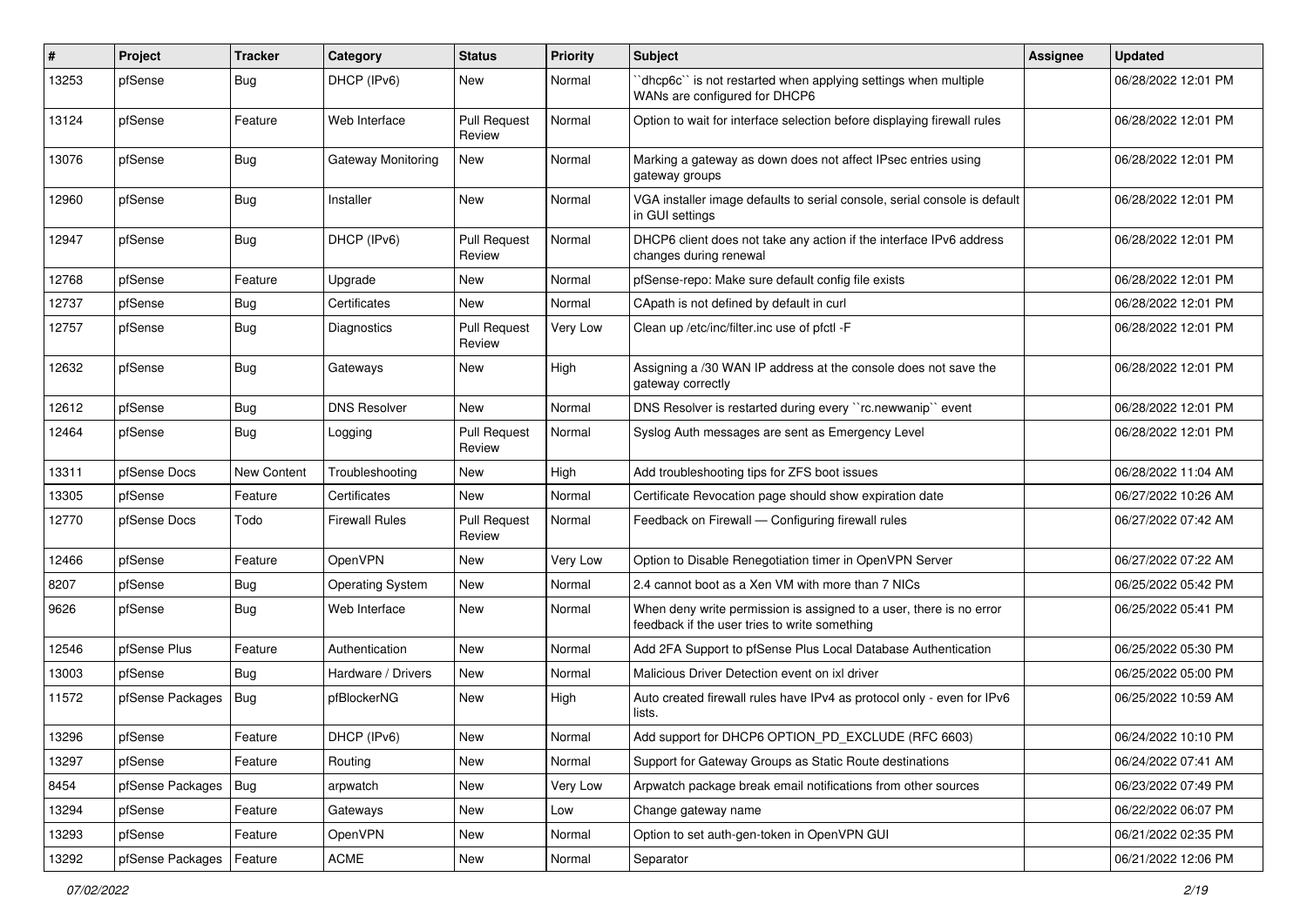| #     | Project          | <b>Tracker</b> | Category                        | <b>Status</b>          | <b>Priority</b> | <b>Subject</b>                                                                                           | <b>Assignee</b> | <b>Updated</b>      |
|-------|------------------|----------------|---------------------------------|------------------------|-----------------|----------------------------------------------------------------------------------------------------------|-----------------|---------------------|
| 13291 | pfSense Docs     | Todo           | Configuration                   | New                    | Low             | Notification documentation                                                                               |                 | 06/21/2022 10:22 AM |
| 10352 | pfSense          | <b>Bug</b>     | Authentication                  | New                    | Very Low        | RADIUS authentication fails with MSCHAPv1 or MSCHAPv2 when<br>passwords contain international characters |                 | 06/20/2022 04:04 PM |
| 13288 | pfSense          | Bug            | Configuration<br>Backend        | New                    | Normal          | Encode FreeRADIUS Custom Options                                                                         |                 | 06/20/2022 10:36 AM |
| 13287 | pfSense          | Feature        | Configuration<br>Backend        | New                    | Normal          | Encode OpenVPN Custom Options                                                                            |                 | 06/20/2022 10:33 AM |
| 5413  | pfSense          | Bug            | <b>DNS Resolver</b>             | Confirmed              | High            | Incorrect Handling of Unbound Resolver [service restarts, cache loss,<br>DNS service interruption]       |                 | 06/19/2022 11:11 PM |
| 12982 | pfSense Packages | Bug            | FreeRADIUS                      | New                    | Normal          | FreeRadius RadReply table entries missing from pf                                                        |                 | 06/19/2022 05:38 PM |
| 13280 | pfSense          | Bug            | Unknown                         | New                    | Normal          | Entries duplicated in /boot/loader.conf                                                                  |                 | 06/19/2022 11:11 AM |
| 13279 | pfSense          | <b>Bug</b>     | Interfaces                      | New                    | Normal          | DHCP config override affects Gateway installation.                                                       |                 | 06/17/2022 07:25 AM |
| 13167 | pfSense          | Bug            | Dynamic DNS                     | New                    | Normal          | phpDynDNS: DigitalOcean ddns update fails (bad request, invalid<br>character '-' in request_id)          |                 | 06/16/2022 09:30 PM |
| 13277 | pfSense          | Bug            | <b>IGMP Proxy</b>               | New                    | Normal          | IGMP Proxy webConfigurator Page Always Produces Error                                                    |                 | 06/16/2022 07:50 PM |
| 13276 | pfSense          | <b>Bug</b>     | <b>IGMP Proxy</b>               | New                    | Normal          | IGMP Proxy Error Message for Logging Links to System Log Instead<br>of Routing Log                       |                 | 06/16/2022 07:48 PM |
| 13273 | pfSense          | <b>Bug</b>     | DHCP (IPv4)                     | New                    | Normal          | dhclient can use conflicting recorded leases                                                             |                 | 06/14/2022 11:07 AM |
| 13180 | pfSense Packages | Bug            | pfBlockerNG                     | New                    | High            | High CPU Utilization with pfb_filter <sup>[]</sup> since PfBlockerNG update to<br>devel 3.1.0 4          |                 | 06/14/2022 08:00 AM |
| 13268 | pfSense          | Todo           | Console Menu                    | Ready To Test   Normal |                 | columns don't align nicely in console with medium-long interface<br>names                                |                 | 06/12/2022 10:32 PM |
| 13267 | pfSense          | Bug            | OpenVPN                         | New                    | Normal          | dpinger continues to run on OpenVPN gateway after OpenVPN<br>service is stopped.                         |                 | 06/12/2022 02:49 PM |
| 13074 | pfSense Plus     | Bug            | Cryptographic<br>Modules        | New                    | Normal          | AES-GCM with SafeXcel on Netgate 2100 causes MBUF overload                                               |                 | 06/12/2022 11:14 AM |
| 13252 | pfSense          | Bug            | Upgrade                         | New                    | Normal          | reduce frequency of php-fpm socket connection attempts from<br>check reload status                       |                 | 06/12/2022 11:11 AM |
| 13206 | pfSense Plus     | Bug            | Hardware / Drivers              | New                    | Normal          | SG-3100 LED GPIO hangs                                                                                   |                 | 06/11/2022 07:01 PM |
| 13256 | pfSense          | Feature        | DHCP (IPv4)                     | New                    | Normal          | Better handling of duplicate IPs in static DHCP assignments                                              |                 | 06/11/2022 04:51 PM |
| 13264 | pfSense          | Feature        | IPsec                           | New                    | Normal          | IPSec Phase2 select multiple PFS key groups                                                              |                 | 06/10/2022 04:29 PM |
| 13263 | pfSense          | Bug            | DHCP (IPv4)                     | New                    | Low             | Deleting a static DHCP entry when the related IP is not in the arp<br>table spams the log                |                 | 06/10/2022 11:18 AM |
| 10446 | pfSense          | Feature        | Rules / NAT                     | New                    | Very Low        | VIP address is not shown in firewall rules                                                               |                 | 06/09/2022 02:07 PM |
| 13260 | pfSense          | Feature        | Authentication                  | New                    | Normal          | Add support for OpenVPN static-challenge                                                                 |                 | 06/09/2022 02:04 PM |
| 10436 | pfSense Packages | <b>Bug</b>     | softflowd                       | New                    | Normal          | softflowd no longer sends flow data after upgrade $(v0.9.9 - 1 - v1.0.0)$                                |                 | 06/07/2022 12:25 AM |
| 12878 | pfSense          | Bug            | <b>Traffic Shaper</b><br>(ALTQ) | Incomplete             | Normal          | Traffic shaping by interface, route queue bandwidth inbound, out by a<br>large factor.                   |                 | 06/06/2022 07:03 AM |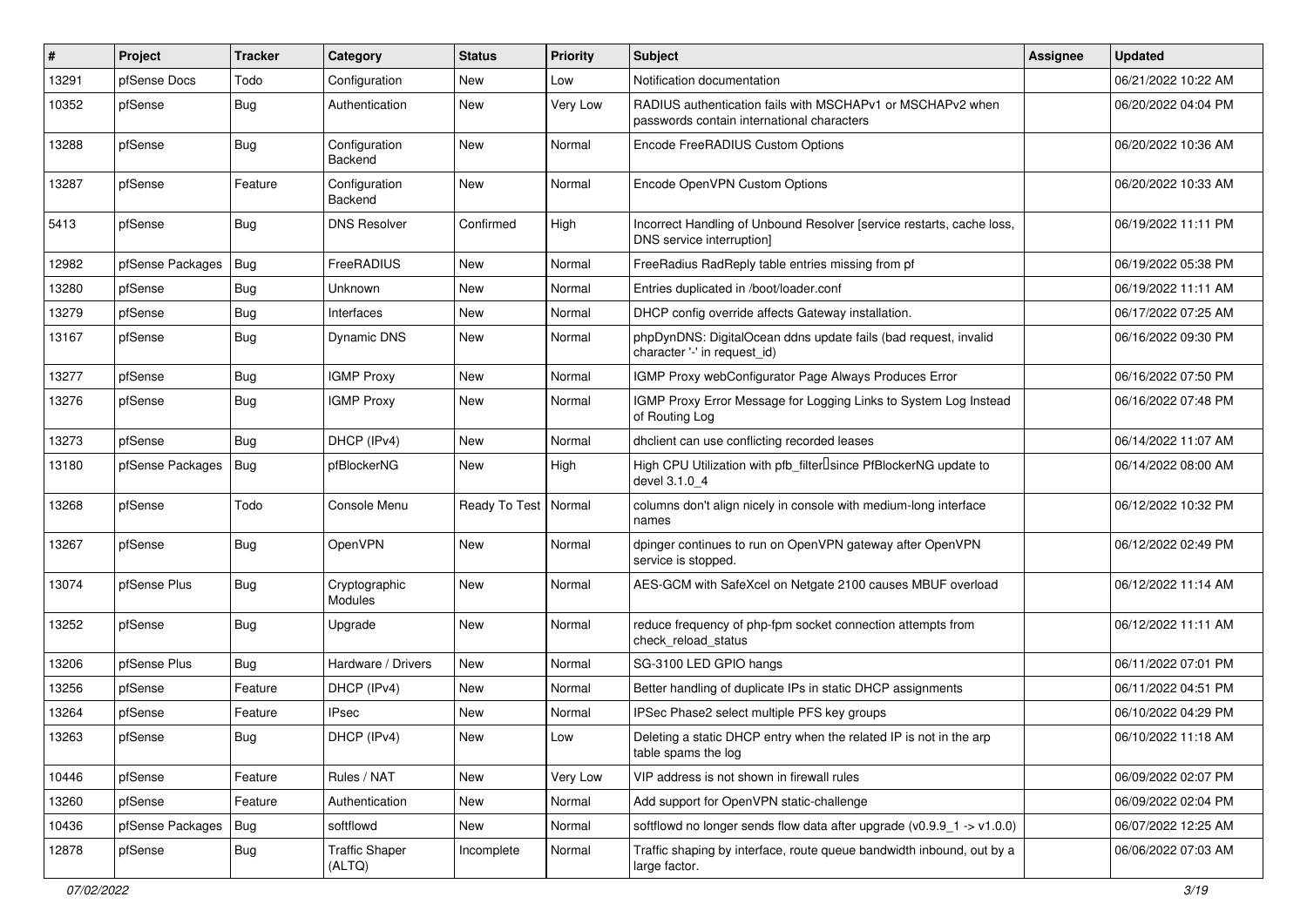| #     | Project          | <b>Tracker</b> | Category                  | <b>Status</b> | <b>Priority</b> | <b>Subject</b>                                                                                     | Assignee | <b>Updated</b>      |
|-------|------------------|----------------|---------------------------|---------------|-----------------|----------------------------------------------------------------------------------------------------|----------|---------------------|
| 13249 | pfSense          | Bug            | Console Menu              | New           | Normal          | Running playback comands multiple times results in PHP error                                       |          | 06/06/2022 07:02 AM |
| 13248 | pfSense          | Regression     | DHCP (IPv6)               | New           | Normal          | IPv6 Router Advertisements runs when config.xml does not contain<br>an entry for the interface     |          | 06/05/2022 07:44 PM |
| 13247 | pfSense Packages | Bug            | open-vm-tools             | <b>New</b>    | Low             | Open-VM-Tools service actions do not work                                                          |          | 06/05/2022 07:09 PM |
| 13246 | pfSense Packages | Feature        | iperf                     | <b>New</b>    | Normal          | iperf3 service controls do not work                                                                |          | 06/05/2022 06:51 PM |
| 12974 | pfSense Plus     | <b>Bug</b>     | Installer                 | New           | Normal          | Typing anything into 1100/2100 recovery installer causes process to<br>stop                        |          | 06/05/2022 04:10 PM |
| 12821 | pfSense          | Regression     | Hardware / Drivers        | Confirmed     | Normal          | Intel e1000 driver (em & igb) cannot pass VLAN0 tagged packets                                     |          | 06/05/2022 08:23 AM |
| 13244 | pfSense          | Feature        | Web Interface             | New           | Normal          | Add help text under Timezone settings in the GUI                                                   |          | 06/03/2022 01:00 PM |
| 13242 | pfSense          | Feature        | <b>Gateway Monitoring</b> | New           | Normal          | Enhancements to static route creation/deletion for dpinger monitor IPs                             |          | 06/03/2022 11:20 AM |
| 12095 | pfSense          | Bug            | Authentication            | New           | Normal          | Memory leak in pcscd                                                                               |          | 06/01/2022 01:01 PM |
| 13237 | pfSense          | <b>Bug</b>     | DHCP (IPv6)               | New           | Normal          | dhcp6c script cannot be executed safely                                                            |          | 06/01/2022 11:20 AM |
| 13236 | pfSense Docs     | Todo           | Products                  | New           | Normal          | Document link speed limitations with igc and ix on 6100/4100                                       |          | 05/31/2022 05:53 PM |
| 13233 | pfSense Plus     | <b>Bug</b>     | OpenVPN                   | Feedback      | Normal          | OpenVPN DCO connection fails with Auth Digest Algorithm set to<br><b>SHA512</b>                    |          | 05/31/2022 03:39 PM |
| 10818 | pfSense Packages | Feature        | New Package<br>Request    | New           | Normal          | <b>UDP Broadcast Relay</b>                                                                         |          | 05/31/2022 02:13 AM |
| 12534 | pfSense Plus     | Feature        | Hardware / Drivers        | New           | Normal          | Generate a ISO Image for Remote Restore of pfSense Plus on the<br>XG-1537 and 1541 units with IPMI |          | 05/30/2022 10:28 AM |
| 12877 | pfSense          | <b>Bug</b>     | Dynamic DNS               | Feedback      | Normal          | Cloudflare DynDNS fails to update more than two addresses                                          |          | 05/29/2022 06:56 PM |
| 8173  | pfSense          | Feature        | Interfaces                | New           | Normal          | dhcp6c - RAW Options                                                                               |          | 05/29/2022 05:34 PM |
| 12875 | pfSense          | <b>Bug</b>     | Package System            | New           | Normal          | Import zabbix-agent6 and zabbix-proxy6 from FreeBSD Ports                                          |          | 05/28/2022 06:50 PM |
| 12658 | pfSense Packages | Feature        | darkstat                  | New           | Normal          | Adding prometheus metrics to darkstat                                                              |          | 05/27/2022 09:44 PM |
| 13227 | pfSense          | Feature        | <b>IPsec</b>              | New           | High            | Enable IPSec Virtual IP Pool assignment by Radius for Mobile Users -<br>SIMPLE FIX                 |          | 05/27/2022 10:15 AM |
| 13224 | pfSense          | Bug            | <b>Notifications</b>      | New           | Normal          | Email notification flood when UPS (NUT) and WAN send notifications                                 |          | 05/27/2022 01:58 AM |
| 13222 | pfSense          | <b>Bug</b>     | UPnP/NAT-PMP              | New           | Normal          | CARP IP does not listen for NAT-PMP packets                                                        |          | 05/26/2022 02:28 PM |
| 13220 | pfSense          | Feature        | <b>Captive Portal</b>     | New           | Very Low        | Voucher per-roll bandwidth restrictions and traffic quotas                                         |          | 05/26/2022 08:16 AM |
| 13219 | pfSense          | Feature        | Captive Portal            | <b>New</b>    | Very Low        | Enable/Disable single voucher roll                                                                 |          | 05/26/2022 08:14 AM |
| 9536  | pfSense          | Feature        | DHCP (IPv6)               | New           | Normal          | Support dynamic prefix in DHCPv6 Server                                                            |          | 05/25/2022 04:27 AM |
| 12796 | pfSense          | Bug            | Upgrade                   | Confirmed     | Normal          | 2.5.2 -> 2.6.0 upgrade segfaults if certain packages are installed.                                |          | 05/24/2022 07:43 AM |
| 13207 | pfSense Packages | Feature        | pfBlockerNG               | New           | Normal          | The feed column on the Alerts page is confusing                                                    |          | 05/24/2022 04:56 AM |
| 13202 | pfSense Packages | Bug            | pfBlockerNG               | New           | Normal          | Missing Protocols on IP Feed Groups Advanced Inbound/Outbound<br>Firewall Rule settings            |          | 05/23/2022 08:58 AM |
| 13201 | pfSense Packages | Feature        | pfBlockerNG               | New           | Normal          | Add FireHol Security IP Feeds                                                                      |          | 05/23/2022 06:34 AM |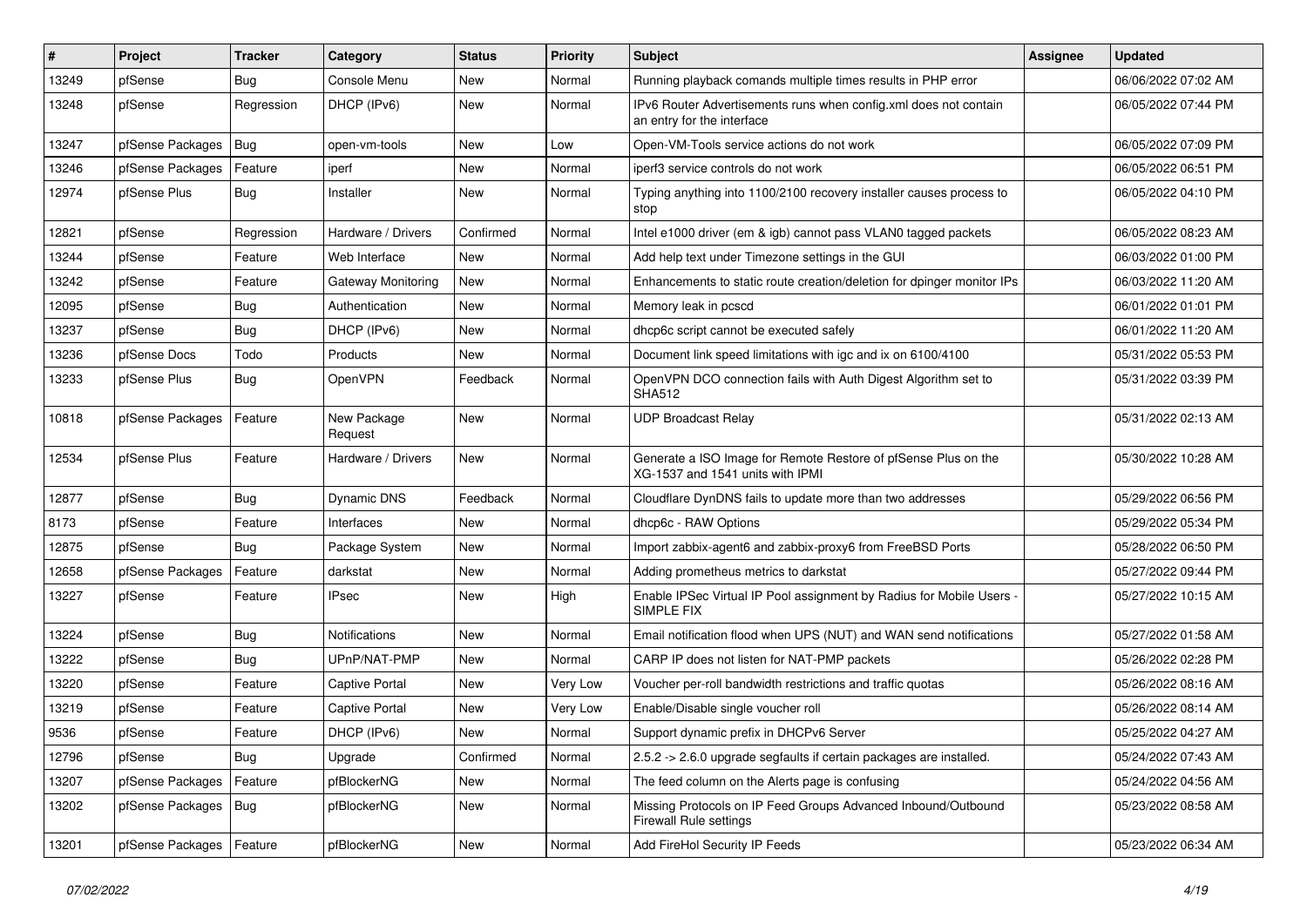| $\vert$ # | Project                | <b>Tracker</b> | Category                            | <b>Status</b>                 | <b>Priority</b> | Subject                                                                                                                             | <b>Assignee</b> | <b>Updated</b>      |
|-----------|------------------------|----------------|-------------------------------------|-------------------------------|-----------------|-------------------------------------------------------------------------------------------------------------------------------------|-----------------|---------------------|
| 13200     | pfSense Packages       | Feature        | pfBlockerNG                         | New                           | Normal          | Custom DNS Servers for Alert settings                                                                                               |                 | 05/23/2022 06:16 AM |
| 13196     | pfSense Packages       | Feature        | pfBlockerNG                         | New                           | Normal          | remove NoVirusThanks feed                                                                                                           |                 | 05/23/2022 06:05 AM |
| 13198     | pfSense Packages       | Feature        | pfBlockerNG                         | New                           | Normal          | Dark Theme Styling issues - Alerts White bar                                                                                        |                 | 05/23/2022 06:05 AM |
| 13199     | pfSense Packages       | Feature        | pfBlockerNG                         | New                           | Normal          | Feed groups should not have the first listing in the group bar                                                                      |                 | 05/23/2022 06:03 AM |
| 13197     | pfSense Packages       | Feature        | pfBlockerNG                         | New                           | Normal          | Put a Single donation link and a proper patreon lin in the pfBlocker<br>Support Banner / Widget                                     |                 | 05/23/2022 05:35 AM |
| 13195     | pfSense Packages       | Feature        | pfBlockerNG                         | New                           | Normal          | Dedicated website for Feed mangement - Community Driven                                                                             |                 | 05/23/2022 05:22 AM |
| 13194     | pfSense Packages       | Bug            | pfBlockerNG                         | New                           | Normal          | Remove dead Malc0de feed                                                                                                            |                 | 05/23/2022 05:16 AM |
| 13179     | pfSense Packages       | Feature        | pfBlockerNG                         | New                           | High            | Search based on CIDR                                                                                                                |                 | 05/17/2022 09:45 AM |
| 13168     | pfSense                | Feature        | Dashboard                           | <b>New</b>                    | Low             | Multiple Dashboard views for a single user                                                                                          |                 | 05/16/2022 07:53 AM |
| 9295      | pfSense                | Bug            | PPPoE Server                        | New                           | Very High       | IPv6 PD does not work with PPPOE (Server & Client)                                                                                  |                 | 05/15/2022 10:53 AM |
| 13165     | pfSense                | Feature        | Dashboard                           | <b>Pull Request</b><br>Review | Normal          | Feat: live update for Services dashboard widget                                                                                     |                 | 05/15/2022 01:48 AM |
| 13158     | pfSense                | <b>Bug</b>     | Web Interface                       | New                           | Normal          | Input validation error when applying limiter changes                                                                                |                 | 05/14/2022 05:32 PM |
| 13159     | pfSense                | Todo           | Web Interface                       | New                           | Very Low        | Decrease distance between img-buttons in webGUI to eliminate<br>mistake entry                                                       |                 | 05/14/2022 06:52 AM |
| 13161     | pfSense                | Feature        | Web Interface                       | New                           | Very Low        | FLASH PORT'S LED button, to help quickly find port that need to be<br>connected to patch&cable                                      |                 | 05/14/2022 06:35 AM |
| 13160     | pfSense Packages       | Feature        | Status Monitoring                   | Pull Request<br>Review        | Normal          | Option to sort monitoring graph views                                                                                               |                 | 05/13/2022 12:06 PM |
| 9024      | pfSense                | Bug            | <b>Traffic Shaper</b><br>(Limiters) | Feedback                      | Normal          | Ping packet loss under load when using limiters                                                                                     |                 | 05/12/2022 11:55 AM |
| 13144     | pfSense                | Bug            | Rules / NAT                         | New                           | Very Low        | Firewall rule entries can get out of sync when entries are deleted<br>while other administrators are editing entries simultaneously |                 | 05/10/2022 07:26 AM |
| 13141     | pfSense Packages       | Bug            | squidguard                          | New                           | Normal          | wrong page squidguard block                                                                                                         |                 | 05/09/2022 05:33 PM |
| 12597     | pfSense Docs           | New Content    | Hardware                            | New                           | Normal          | How to reset IPMI settings and password for Netgate appliances                                                                      |                 | 05/07/2022 12:33 PM |
| 13138     | pfSense Packages       | Feature        | pfBlockerNG                         | New                           | Normal          | DNS over HTTPS/TLS Blocking should be removed from SafeSearch                                                                       |                 | 05/07/2022 02:52 AM |
| 13137     | pfSense Packages       | Feature        | pfBlockerNG                         | New                           | Normal          | ckuethe/doh-blocklist.txt add to DoH feeds                                                                                          |                 | 05/07/2022 02:39 AM |
| 13136     | pfSense Packages       | Feature        | pfBlockerNG                         | New                           | Normal          | Add crypt0rr DNS-over-HTTPS (DOH) provider list feeds                                                                               |                 | 05/07/2022 02:27 AM |
| 13063     | pfSense Packages       | Feature        | Cellular                            | <b>Pull Request</b><br>Review | Normal          | Cellular package shall support more modems and NMEA port                                                                            |                 | 05/06/2022 02:38 PM |
| 13053     | pfSense Packages       | Bug            | <b>ACME</b>                         | New                           | Normal          | LoopiaAPI error handling                                                                                                            |                 | 05/05/2022 10:58 AM |
| 13128     | pfSense Packages       | Bug            | Zabbix                              | New                           | Normal          | Zabbix Agent 6: HA Server Setup                                                                                                     |                 | 05/05/2022 01:55 AM |
| 13110     | pfSense                | <b>Bug</b>     | CARP                                | New                           | Very Low        | changing CARP VIP address does not update outbound NAT<br>interface IP                                                              |                 | 05/03/2022 02:52 PM |
| 13098     | pfSense Packages   Bug |                | haproxy                             | Feedback                      | Low             | HAProxy Virtual IP broken link under Frontend setup                                                                                 |                 | 04/27/2022 08:35 AM |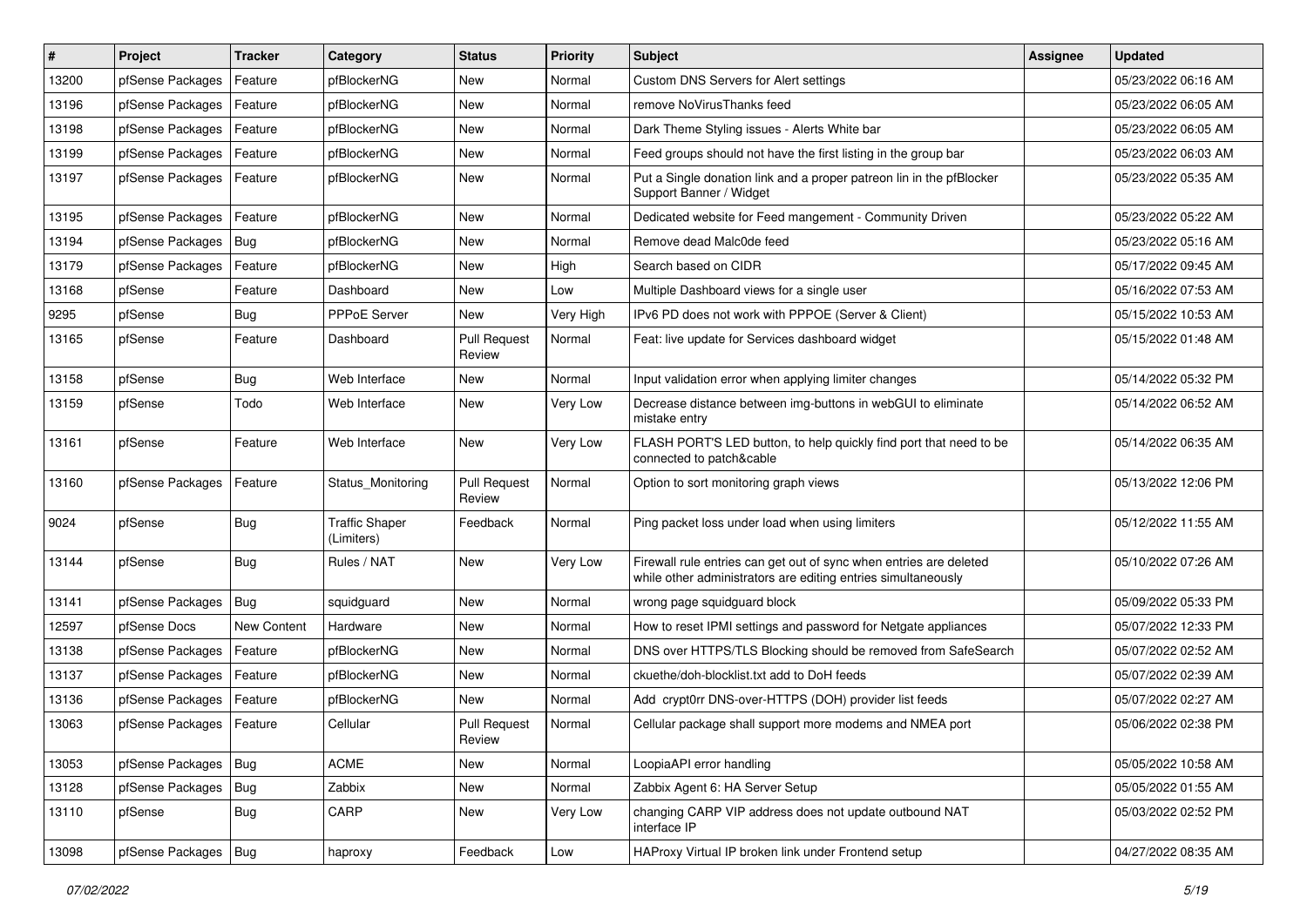| $\vert$ # | Project                | <b>Tracker</b> | Category                     | <b>Status</b> | <b>Priority</b> | Subject                                                                                                  | <b>Assignee</b> | <b>Updated</b>      |
|-----------|------------------------|----------------|------------------------------|---------------|-----------------|----------------------------------------------------------------------------------------------------------|-----------------|---------------------|
| 4500      | pfSense                | Bug            | UPnP/NAT-PMP                 | Confirmed     | Normal          | Some miniupnp port mappings are not displayed in the Status page                                         |                 | 04/25/2022 12:49 PM |
| 13091     | pfSense                | Feature        | OpenVPN                      | New           | Normal          | RFE: Ability to specify the order of OpenVPN Authentication servers                                      |                 | 04/22/2022 04:30 PM |
| 13087     | pfSense                | Bug            | OpenVPN                      | New           | Normal          | OpenVPN Server: hide WINS servers list when netbios option is<br>unchecked while WINS servers is checked |                 | 04/22/2022 10:29 AM |
| 12330     | pfSense Packages       | Bug            | pfBlockerNG                  | Feedback      | Normal          | pfBlockerNG devel creating invalid NAT rules on boot                                                     |                 | 04/21/2022 12:40 PM |
| 12114     | pfSense Packages       | Bug            | syslog-ng                    | Feedback      | Normal          | syslog-ng only binds to the last specified interface                                                     |                 | 04/21/2022 12:40 PM |
| 12073     | pfSense Packages   Bug |                | <b>NET-SNMP</b>              | Feedback      | Normal          | netsnmptrapd.conf syntax is wrong                                                                        |                 | 04/21/2022 12:40 PM |
| 11434     | pfSense Packages       | Bug            | squidguard                   | Feedback      | Normal          | SquidGuard over 1.16.18 11                                                                               |                 | 04/21/2022 12:40 PM |
| 11185     | pfSense Packages       | Bug            | ntop                         | Feedback      | Normal          | Redis service stopping before NtopNg                                                                     |                 | 04/21/2022 12:40 PM |
| 10936     | pfSense Packages       | $ $ Bug        | haproxy                      | Feedback      | Normal          | both haproxy/haproxy-devel non-existent option lb-agent-chk                                              |                 | 04/21/2022 12:40 PM |
| 10796     | pfSense Packages       | Feature        | Cellular                     | Feedback      | Normal          | Huawei ME909u-521 support                                                                                |                 | 04/21/2022 12:40 PM |
| 10692     | pfSense Packages   Bug |                | <b>PIMD</b>                  | Feedback      | Normal          | PIMD starts twice at boot                                                                                |                 | 04/21/2022 12:40 PM |
| 10445     | pfSense Packages       | $\vert$ Bug    | <b>BIND</b>                  | Feedback      | Normal          | BIND crashed when added RPZ. rpz is not a master or slave zone.                                          |                 | 04/21/2022 12:40 PM |
| 10393     | pfSense Packages       | $ $ Bug        | syslog-ng                    | Feedback      | Normal          | Syslog-ng TLS support is broken                                                                          |                 | 04/21/2022 12:40 PM |
| 10330     | pfSense Packages   Bug |                | <b>BIND</b>                  | Feedback      | Normal          | BIND zone configuration displays wrong DS resource record with<br>inline DNSSEC signing enabled          |                 | 04/21/2022 12:40 PM |
| 9916      | pfSense Packages       | Feature        | <b>BIND</b>                  | Feedback      | Normal          | Check allow-transfer in custom option when the zone is slave                                             |                 | 04/21/2022 12:40 PM |
| 9762      | pfSense Packages       | Feature        | Squid                        | Feedback      | Normal          | Squid Reverse Proxy Change redir domain(s) to use regex                                                  |                 | 04/21/2022 12:40 PM |
| 7797      | pfSense Packages       | Bug            | Squid                        | Feedback      | Normal          | Squid Reverse Proxy alternating between destinations                                                     |                 | 04/21/2022 12:40 PM |
| 7039      | pfSense Packages   Bug |                | haproxy                      | Feedback      | Normal          | HAProxy backend configuration does not handle intermediate CAs<br>properly                               |                 | 04/21/2022 12:40 PM |
| 11970     | pfSense Packages       | $ $ Bug        | Coreboot                     | New           | Normal          | Netgate Firmware Upgrade Doesn't Work on XG-2758                                                         |                 | 04/21/2022 12:39 PM |
| 11398     | pfSense Packages       | $ $ Bug        | pfBlockerNG                  | New           | Normal          | pfBlocker upgrade hangs forever                                                                          |                 | 04/21/2022 12:39 PM |
| 10909     | pfSense Packages       | Feature        | <b>PIMD</b>                  | New           | Normal          | #define MAXVIFS 32 to 64                                                                                 |                 | 04/21/2022 12:39 PM |
| 10544     | pfSense                | <b>Bug</b>     | User Manager /<br>Privileges | New           | Normal          | It's not possible to add a user to group operator using the gui                                          |                 | 04/21/2022 12:39 PM |
| 10530     | pfSense                | <b>Bug</b>     | Upgrade                      | New           | Normal          | Convert config version to be based on product version                                                    |                 | 04/21/2022 12:39 PM |
| 10690     | pfSense                | Bug            | Installer                    | New           | Low             | Not possible to make UFS install on ZFS formatted drive                                                  |                 | 04/21/2022 12:39 PM |
| 9136      | pfSense                | <b>Bug</b>     | DHCP (IPv6)                  | New           | High            | IPv6 Tracking Interfaces Lose IPv6 Address in Certain Cases                                              |                 | 04/21/2022 12:39 PM |
| 10513     | pfSense                | <b>Bug</b>     | Rules / NAT                  | New           | Normal          | State issues with policy routing and HA failover                                                         |                 | 04/21/2022 12:39 PM |
| 10502     | pfSense Packages       | Bug            | <b>Ildpd</b>                 | In Progress   | Normal          | LLDP spamming errors on Netgate XG-7100                                                                  |                 | 04/21/2022 12:39 PM |
| 10297     | pfSense Packages       | Feature        | FreeRADIUS                   | Assigned      | Normal          | IPv6 user attributes                                                                                     |                 | 04/21/2022 12:39 PM |
| 9544      | pfSense                | Feature        | Routing                      | New           | Normal          | Enable RADIX_MPATH                                                                                       |                 | 04/21/2022 12:39 PM |
| 9384      | pfSense                | <b>Bug</b>     | Interfaces                   | Confirmed     | Normal          | devd putting "\$" before variable contents when using single quotes                                      |                 | 04/21/2022 12:39 PM |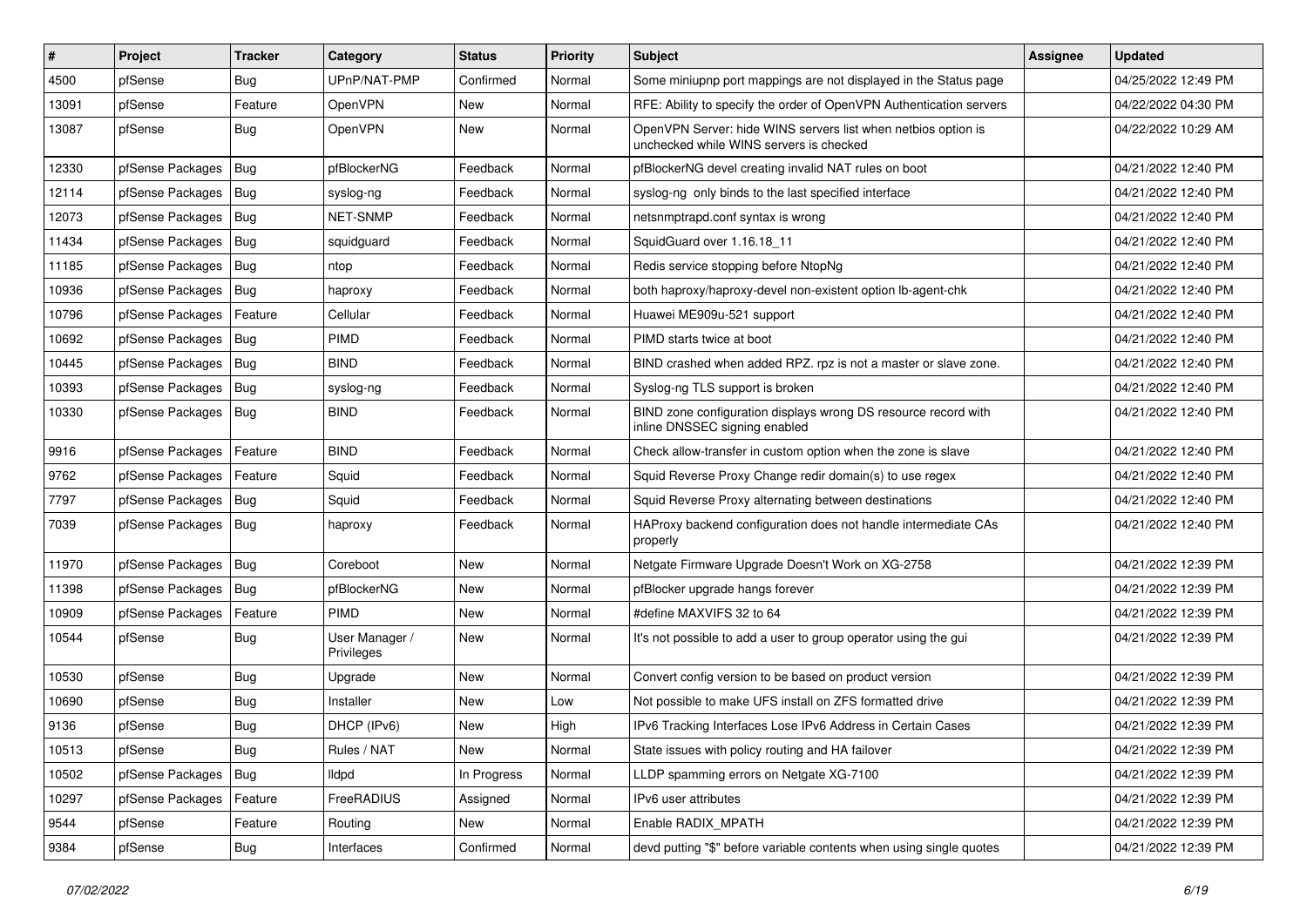| $\vert$ # | <b>Project</b>             | <b>Tracker</b> | Category                        | <b>Status</b>                 | <b>Priority</b> | <b>Subject</b>                                                                                              | <b>Assignee</b> | <b>Updated</b>      |
|-----------|----------------------------|----------------|---------------------------------|-------------------------------|-----------------|-------------------------------------------------------------------------------------------------------------|-----------------|---------------------|
| 9165      | pfSense                    | Feature        | Authentication                  | New                           | Normal          | only IPs can be added to sshguard whitelist                                                                 |                 | 04/21/2022 12:39 PM |
| 8313      | pfSense                    | Bug            | <b>Notifications</b>            | New                           | Normal          | STARTTLS auto detection not working                                                                         |                 | 04/21/2022 12:39 PM |
| 8264      | pfSense Packages   Bug     |                | FreeRADIUS                      | <b>New</b>                    | Normal          | Radiusd restart on WAN change results in freeradius not running (and<br>possible solution)                  |                 | 04/21/2022 12:39 PM |
| 7138      | pfSense                    | <b>Bug</b>     | DHCP (IPv6)                     | Assigned                      | Normal          | Pfsense wide dhcpv6 client doesn't recognise if id statement                                                |                 | 04/21/2022 12:39 PM |
| 6823      | pfSense                    | <b>Bug</b>     | Interfaces                      | New                           | Normal          | No connectivity after changing link state to UP                                                             |                 | 04/21/2022 12:39 PM |
| 6186      | pfSense                    | <b>Bug</b>     | Services                        | New                           | Normal          | race conditions in service startup                                                                          |                 | 04/21/2022 12:39 PM |
| 5786      | pfSense                    | <b>Bug</b>     | Web Interface                   | New                           | Normal          | Check WebConfigurator port for conflicts                                                                    |                 | 04/21/2022 12:39 PM |
| 5510      | pfSense                    | Feature        | Package System                  | New                           | Normal          | Need a simple way to enable/disable package-installed services                                              |                 | 04/21/2022 12:39 PM |
| 5074      | pfSense                    | Feature        | Upgrade                         | New                           | Normal          | Standard release notes URLs to facilitate GUI viewing before upgrade                                        |                 | 04/21/2022 12:39 PM |
| 4154      | pfSense                    | <b>Bug</b>     | User Manager /<br>Privileges    | Confirmed                     | Normal          | RADIUS authentication not working over IPv6                                                                 |                 | 04/21/2022 12:39 PM |
| 1337      | pfSense                    | Feature        | Interfaces                      | Assigned                      | Normal          | VLANs with different MAC address than parent interface                                                      |                 | 04/21/2022 12:39 PM |
| 946       | pfSense                    | Feature        | <b>IPsec</b>                    | New                           | Normal          | Allow aliases to be used to define IPsec phase 2 networks                                                   |                 | 04/21/2022 12:39 PM |
| 790       | pfSense                    | Feature        | <b>Operating System</b>         | New                           | Normal          | Advanced options for dnsclient (resolv.conf)                                                                |                 | 04/21/2022 12:39 PM |
| 12183     | pfSense                    | Regression     | Interfaces                      | New                           | Low             | Changing MAC address for PPP parent interface stopped working                                               |                 | 04/20/2022 04:16 PM |
| 10426     | pfSense Packages           | Bug            | Filer                           | Feedback                      | Normal          | Filer must validate that File name is uniq                                                                  |                 | 04/20/2022 11:02 AM |
| 13072     | pfSense                    | Feature        | <b>Traffic Shaper</b><br>(ALTQ) | <b>Pull Request</b><br>Review | Very Low        | Matching background/font colors of queue values with dark theme.                                            |                 | 04/19/2022 07:32 AM |
| 13073     | pfSense Packages   Bug     |                | Squid                           | New                           | Normal          | ClamAV - clamd dies with high CPU load and thus the C-ICAP of<br>squid-reverse proxy causes http:500 errors |                 | 04/19/2022 05:38 AM |
| 13068     | pfSense                    | <b>Bug</b>     | Aliases / Tables                | New                           | Normal          | Error loading rules when URL Table IPs content is empty                                                     |                 | 04/17/2022 09:07 PM |
| 13067     | pfSense                    | Bug            | FilterDNS                       | New                           | Normal          | filterdns resolve interval is twice the intended value                                                      |                 | 04/17/2022 07:45 PM |
| 2358      | pfSense                    | Feature        | Rules / NAT                     | New                           | Normal          | NAT64 Support                                                                                               |                 | 04/16/2022 06:52 PM |
| 12338     | pfSense Packages           | <b>Bug</b>     | <b>RRD Summary</b>              | New                           | Normal          | RRD Summary does not report data on 3100                                                                    |                 | 04/15/2022 02:54 PM |
| 13058     | pfSense                    | Todo           | Rules / NAT                     | New                           | Normal          | Add static routes and directly connected networks back to policy route<br>negation rules                    |                 | 04/13/2022 08:05 AM |
| 13051     | pfSense                    | Bug            | <b>Traffic Shaper</b><br>(ALTQ) | New                           | Normal          | Firewall traffic shaper by interface selection unknow                                                       |                 | 04/12/2022 07:03 AM |
| 12522     | pfSense                    | Feature        | OpenVPN                         | New                           | Very Low        | More flexible Client-Specific Override options for controlling options<br>pushed to clients                 |                 | 04/11/2022 03:11 PM |
| 13046     | pfSense                    | <b>Bug</b>     | Rules / NAT                     | <b>New</b>                    | Normal          | Floating rule applied to IPv6 interface with a SLAAC DHCPv6<br>gateway reports error on boot                |                 | 04/11/2022 09:50 AM |
| 13045     | pfSense Packages           | Bug            | WireGuard                       | New                           | Normal          | Firewall floating rules ignore WireGuard traffic                                                            |                 | 04/11/2022 09:40 AM |
| 13044     | pfSense Packages   Feature |                | Mail report                     | New                           | Normal          | Customized reporting                                                                                        |                 | 04/11/2022 09:22 AM |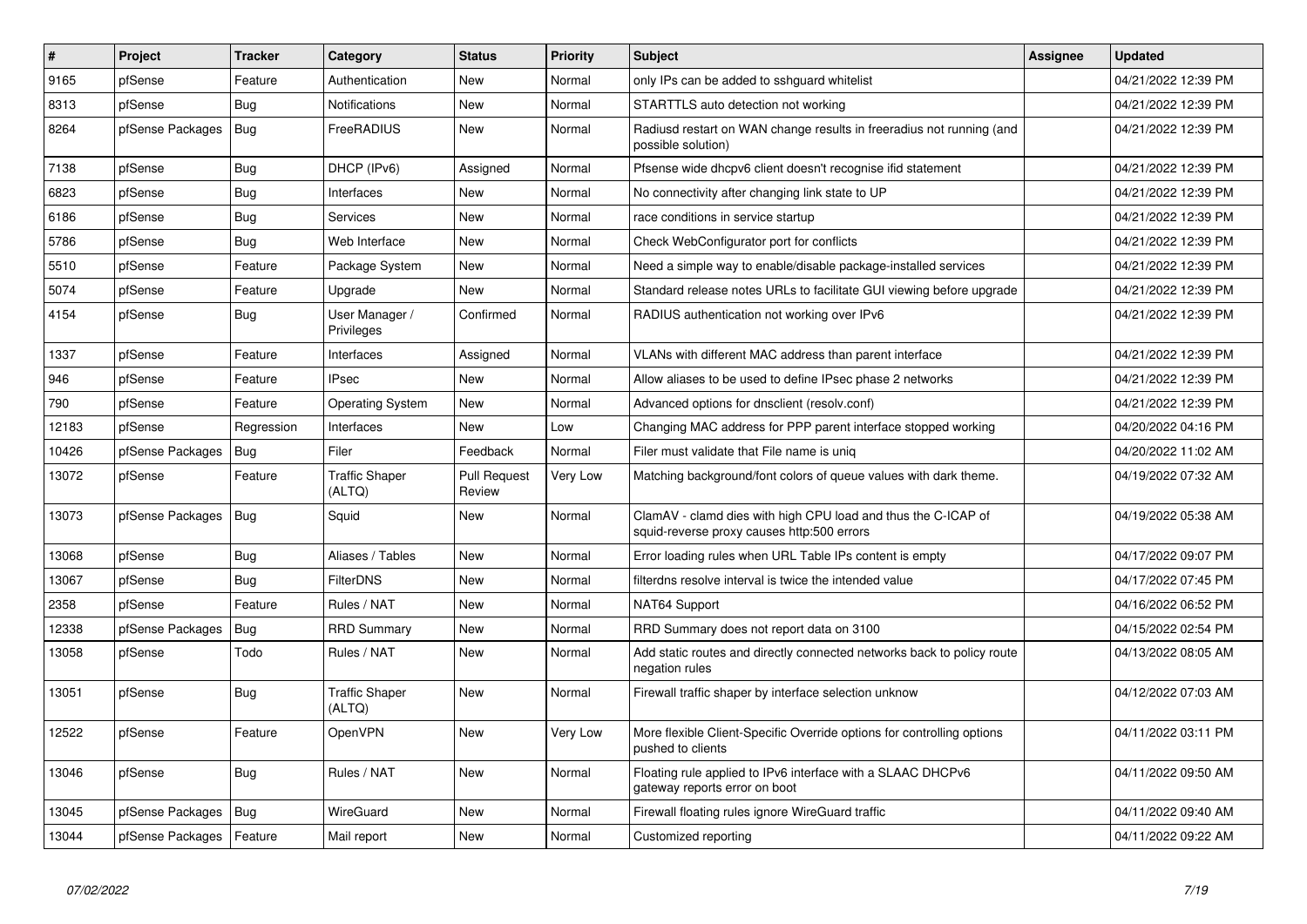| $\vert$ # | Project                | <b>Tracker</b>     | Category                                 | <b>Status</b> | Priority | Subject                                                                                                                             | <b>Assignee</b> | <b>Updated</b>      |
|-----------|------------------------|--------------------|------------------------------------------|---------------|----------|-------------------------------------------------------------------------------------------------------------------------------------|-----------------|---------------------|
| 13043     | pfSense Packages       | Bug                | WireGuard                                | New           | Normal   | OSPF over Wireguard interface doesn't populate neighbors after<br>reboot                                                            |                 | 04/11/2022 09:22 AM |
| 13039     | pfSense Packages       | Feature            | AWS VPC                                  | New           | Normal   | Handle transit gateway VPNs in the AWS VPN wizard                                                                                   |                 | 04/11/2022 07:31 AM |
| 12524     | pfSense Plus           | Feature            | <b>Operating System</b>                  | New           | Normal   | OpenSSL QAT Engine                                                                                                                  |                 | 04/10/2022 02:54 AM |
| 12950     | pfSense                | Bug                | Routing                                  | New           | Normal   | OpenVPN as default gateway does not get set at boot time                                                                            |                 | 04/09/2022 05:46 PM |
| 13017     | pfSense                | Feature            | Packet Capture                           | New           | Normal   | Packet capture: add preview results while capture is running                                                                        |                 | 04/09/2022 11:08 AM |
| 9833      | pfSense Packages       | Feature            | <b>ACME</b>                              | New           | Normal   | ACME: add ability to use custom ACME server                                                                                         |                 | 04/07/2022 11:31 AM |
| 13022     | pfSense Packages       | Bug                | haproxy                                  | Feedback      | Normal   | HAProxy - Sub Frontends ignore Client verification CA certificates                                                                  |                 | 04/06/2022 12:55 PM |
| 12956     | pfSense Packages       | Bug                | Suricata                                 | Confirmed     | Normal   | suricata fails to use pcre in SID management (e.g. dropsid.conf)                                                                    |                 | 04/05/2022 12:52 PM |
| 10900     | pfSense Packages   Bug |                    | Backup                                   | Feedback      | Normal   | /packages/backup/backup.php?a=download&t=backup HTTP 504,<br>or Sends PHP Error Message as ASCII/Text file Named<br>pfsense.bak.tgz |                 | 04/05/2022 01:51 AM |
| 12774     | pfSense                | Bug                | Backup / Restore                         | New           | Normal   | Picture widget image is not saved in backup                                                                                         |                 | 04/04/2022 04:48 AM |
| 13018     | pfSense Packages       | Bug                | pfBlockerNG                              | New           | Normal   | TLD and DNSBL Safesearch DOH conflict disables TLD block when<br>conflicting DOH FQDN is deselected or whitelisted                  |                 | 04/01/2022 05:59 PM |
| 13016     | pfSense Docs           | <b>New Content</b> | Virtualization                           | New           | Normal   | Workaround for bandwith issues since 2.6 when installed in Hyper-V                                                                  |                 | 04/01/2022 01:06 PM |
| 13009     | pfSense                | Feature            | OpenVPN                                  | New           | Normal   | Add option for multiple remote addresses to OpenVPN Client                                                                          |                 | 03/31/2022 12:42 PM |
| 13000     | pfSense                | <b>Bug</b>         | <b>IPsec</b>                             | New           | Low      | IPsec AES-GCM encryption algorithm "Key Length" field should be<br>labeled "ICV Length"                                             |                 | 03/30/2022 07:40 AM |
| 12922     | pfSense                | <b>Bug</b>         | DHCP (IPv4)                              | New           | Normal   | Classless static routes received on DHCP WAN can override chosen<br>default gateway                                                 |                 | 03/28/2022 10:08 AM |
| 1826      | pfSense                | Feature            | PPPoE Server                             | New           | Normal   | PPPoE server IPv6 support                                                                                                           |                 | 03/25/2022 04:25 PM |
| 7783      | pfSense                | Feature            | <b>Operating System</b>                  | New           | Normal   | Support for hosting VMs on pfSense using bhyve                                                                                      |                 | 03/25/2022 11:53 AM |
| 12882     | pfSense Packages       | Feature            | pfBlockerNG                              | Feedback      | Normal   | Add the option to specify CURLOPT_INTERFACE in pfBlockerNG<br>IPv4/IPv6 lists                                                       |                 | 03/24/2022 11:16 AM |
| 12927     | pfSense                | Bug                | OpenVPN                                  | New           | Normal   | OpenVPN with OCSP enabled allows connections with revoked<br>certificates                                                           |                 | 03/24/2022 08:22 AM |
| 12951     | pfSense Packages   Bug |                    | <b>FRR</b>                               | Feedback      | Normal   | FRR cannot remove IPv6 routes                                                                                                       |                 | 03/22/2022 09:24 PM |
| 12829     | pfSense                | <b>Bug</b>         | <b>Traffic Shaper</b><br>(Limiters)      | Feedback      | Normal   | Dummynet kernel module fails to load after upgrade.                                                                                 |                 | 03/17/2022 09:26 AM |
| 11732     | pfSense Plus           | Feature            | Hardware / Drivers                       | <b>New</b>    | Normal   | Add VXLAN Support to pfSense Plus                                                                                                   |                 | 03/15/2022 02:35 AM |
| 12400     | pfSense Docs           | Correction         | <b>NAT</b>                               | New           | Normal   | NAT 1:1 documentation - multi-wan information                                                                                       |                 | 03/13/2022 12:53 PM |
| 12938     | pfSense                | <b>Bug</b>         | IPv6 Router<br>Advertisements<br>(RADVD) | New           | Normal   | MaxRtrAdvInterval would allow stale DNS servers to be deleted faster                                                                |                 | 03/12/2022 09:37 AM |
| 12932     | pfSense Packages       | Feature            | pfBlockerNG                              | New           | High     | pfblockerng per user whitelist                                                                                                      |                 | 03/11/2022 11:08 AM |
| 855       | pfSense                | Feature            | Multi-WAN                                | New           | Normal   | Ability to selectively kill states on gateways recovery                                                                             |                 | 03/11/2022 08:30 AM |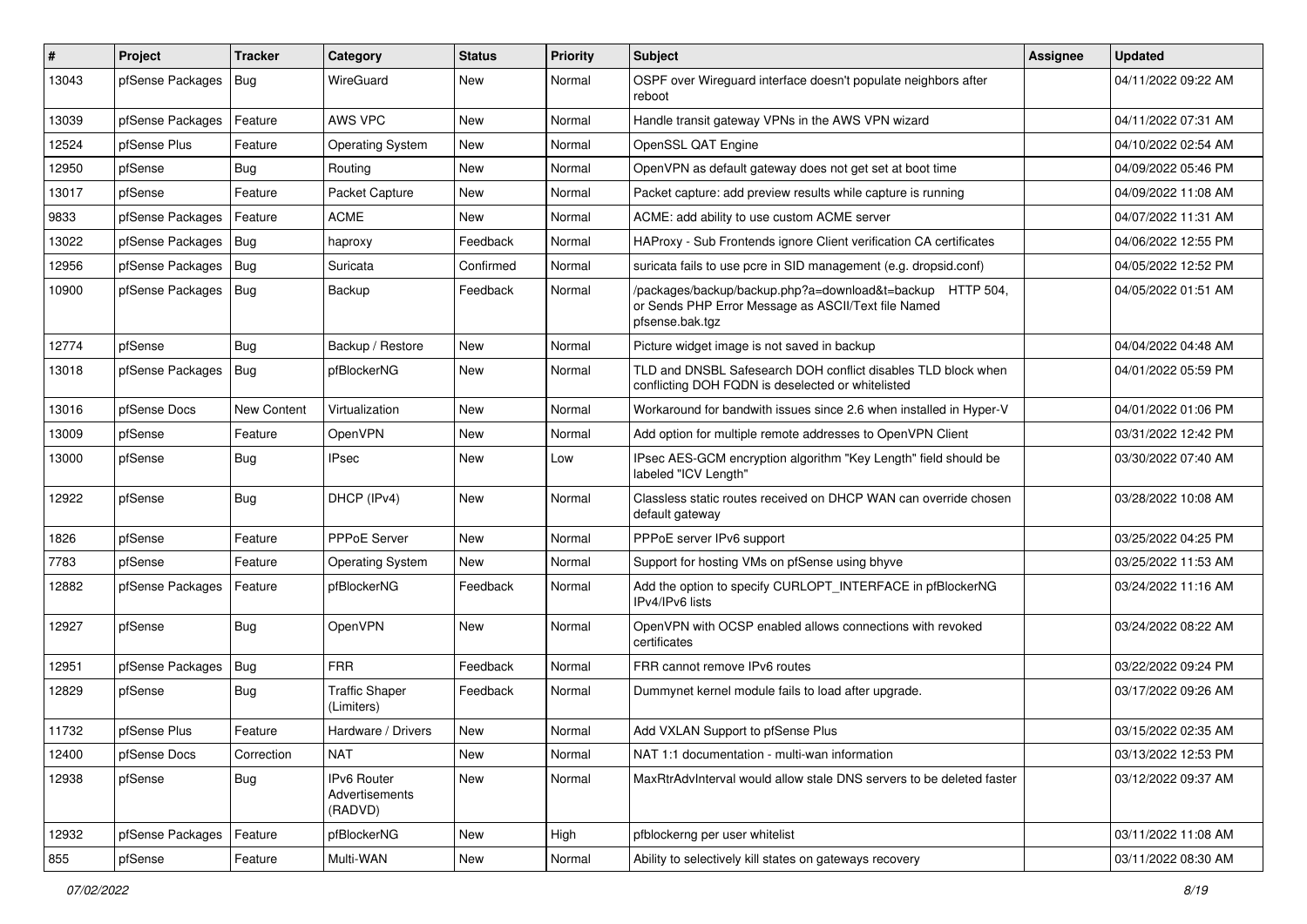| #     | Project          | <b>Tracker</b> | Category                | <b>Status</b> | <b>Priority</b> | <b>Subject</b>                                                                                                                                                          | Assignee | <b>Updated</b>      |
|-------|------------------|----------------|-------------------------|---------------|-----------------|-------------------------------------------------------------------------------------------------------------------------------------------------------------------------|----------|---------------------|
| 12926 | pfSense          | Bug            | Interfaces              | Feedback      | Normal          | Changing LAGG type on CARP interfaces makes VIPs go to an "init"<br>State                                                                                               |          | 03/10/2022 10:52 AM |
| 12907 | pfSense Packages | Bug            | <b>PIMD</b>             | Feedback      | Normal          | PIMD: Nonexistent interfaces should be hidden/disabled in pimd.conf<br>before bringing up the service                                                                   |          | 03/07/2022 03:51 PM |
| 12918 | pfSense Packages | Feature        | pfBlockerNG             | New           | Normal          | pfBlockerNG-devel changes from xmlrpc sync do not take effect<br>immediately                                                                                            |          | 03/07/2022 02:29 PM |
| 12905 | pfSense          | Bug            | Web Interface           | New           | Normal          | Add VLAN Re-assignment to Import Interface Mismatch Wizard                                                                                                              |          | 03/07/2022 08:05 AM |
| 12903 | pfSense          | Feature        | <b>Notifications</b>    | New           | Normal          | alternative authentication methods for email notifications?                                                                                                             |          | 03/07/2022 07:52 AM |
| 11827 | pfSense Packages | Feature        | <b>ACME</b>             | New           | Normal          | Please include acme deploy folder/scripts                                                                                                                               |          | 03/06/2022 04:31 AM |
| 11530 | pfSense Packages | Bug            | ntop                    | Feedback      | Low             | ntopng 4.2 needs to be updated to 4.3, Bug when accessing a host for<br>details                                                                                         |          | 03/05/2022 08:35 PM |
| 12899 | pfSense Packages | Bug            | Suricata                | <b>New</b>    | Normal          | Suricata doesn't honor Pass List                                                                                                                                        |          | 03/04/2022 01:22 PM |
| 12894 | pfSense Plus     | Bug            | Certificates            | New           | Low             | duplicating freshly created certificates through refreshing                                                                                                             |          | 03/03/2022 02:35 PM |
| 12889 | pfSense Packages | Feature        | <b>FRR</b>              | New           | Normal          | FRR GUI add set ipv6 next-hop global                                                                                                                                    |          | 03/02/2022 06:10 AM |
| 12888 | pfSense          | Bug            | Rules / NAT             | New           | Normal          | pfSense sends un-NATed packets during OpenVPN startup                                                                                                                   |          | 03/01/2022 03:13 PM |
| 12742 | pfSense Packages | Bug            | FreeRADIUS              | Feedback      | Normal          | freeRADIUS virtual-server-default: modules dailycounter,<br>monthlycounter, noresetcounter, expire_on_login in authorize section<br>prevent virtual server from loading |          | 03/01/2022 12:45 PM |
| 12883 | pfSense Docs     | Todo           | <b>DNS</b>              | New           | Normal          | Feedback on Services - DNS Resolver - Host Overrides                                                                                                                    |          | 02/28/2022 07:54 PM |
| 11778 | pfSense          | Bug            | OpenVPN                 | New           | Normal          | OpenVPN uses 100% CPU after experiencing packet loss                                                                                                                    |          | 02/28/2022 07:38 AM |
| 12857 | pfSense          | <b>Bug</b>     | Gateways                | New           | Normal          | Firewall gateway goes away when making changes to Bridge0 device                                                                                                        |          | 02/27/2022 11:20 AM |
| 12259 | pfSense          | <b>Bug</b>     | <b>Operating System</b> | New           | Normal          | Intel em NICs Suffering Performance Degradation on FreeBSD12                                                                                                            |          | 02/25/2022 09:28 PM |
| 12874 | pfSense          | Feature        | OpenVPN                 | New           | Normal          | OpenVPN RADIUS Framed-Pool                                                                                                                                              |          | 02/25/2022 02:24 PM |
| 12860 | pfSense Packages | Feature        | New Package<br>Request  | New           | Normal          | add mmc-utils package to all images                                                                                                                                     |          | 02/24/2022 07:18 AM |
| 12861 | pfSense Docs     | Correction     | Hardware                | New           | Normal          | pfSense hardware tuning guide references obsolete interface loader<br>variable & buffer limits                                                                          |          | 02/23/2022 05:31 PM |
| 12859 | pfSense Packages | Feature        | Zabbix                  | <b>New</b>    | Normal          | Add Zabbix 6.0 LTS (agent and proxy) packages                                                                                                                           |          | 02/23/2022 07:11 AM |
| 12853 | pfSense          | Bug            | <b>NAT Reflection</b>   | Feedback      | High            | Network Address Translation - Pure NAT pfsense freeze after reboot                                                                                                      |          | 02/22/2022 08:40 AM |
| 12850 | pfSense          | Bug            | Routing                 | New           | LOW             | Console error during boot: "route: route has not been found"                                                                                                            |          | 02/22/2022 08:27 AM |
| 12832 | pfSense Plus     | Feature        | Hardware / Drivers      | New           | Very Low        | 6100 configurable Blinking Blue LED                                                                                                                                     |          | 02/22/2022 07:30 AM |
| 12553 | pfSense          | Feature        | Backup / Restore        | New           | Normal          | Auto Config Backup: Allow selecting multiple backups for deletion                                                                                                       |          | 02/22/2022 04:27 AM |
| 12848 | pfSense          | Feature        | Dynamic DNS             | New           | Normal          | Evaluation of the DynDNS "Result Match" string                                                                                                                          |          | 02/22/2022 02:01 AM |
| 12845 | pfSense Packages | i Bug          | softflowd               | New           | Normal          | softflowd wrong vlan tag                                                                                                                                                |          | 02/21/2022 10:40 AM |
| 12828 | pfSense          | Bug            | Wireless                | New           | Normal          | pfSense keeps crashing (Fatal trap 12: page fault while in kernel<br>mode)                                                                                              |          | 02/21/2022 07:55 AM |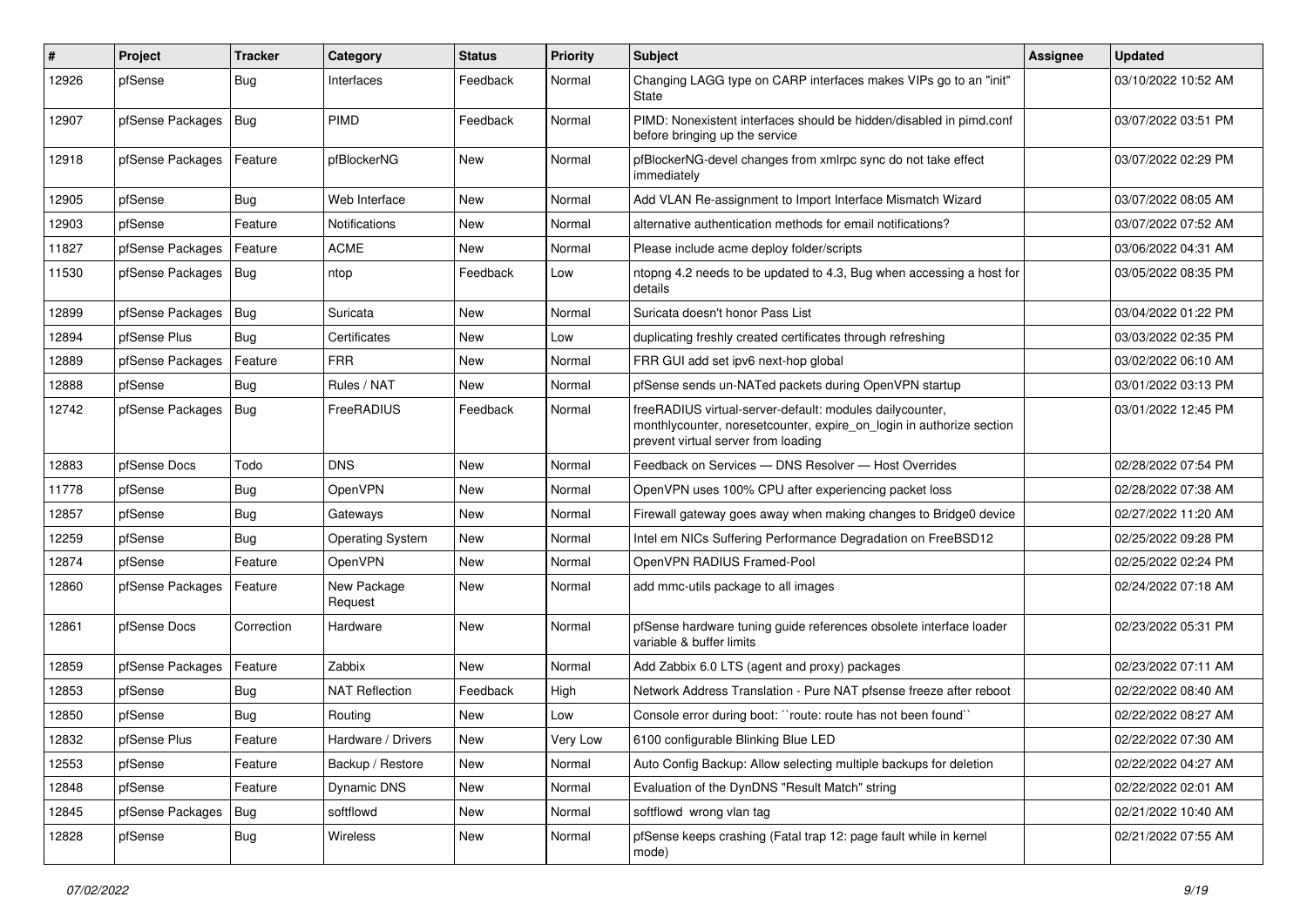| $\vert$ # | Project          | <b>Tracker</b> | Category         | <b>Status</b> | <b>Priority</b> | <b>Subject</b>                                                                                                                                         | <b>Assignee</b> | <b>Updated</b>      |
|-----------|------------------|----------------|------------------|---------------|-----------------|--------------------------------------------------------------------------------------------------------------------------------------------------------|-----------------|---------------------|
| 12708     | pfSense          | Bug            | Aliases / Tables | <b>New</b>    | Normal          | alias with non resolving DNS entry breaks underlying pf table                                                                                          |                 | 02/20/2022 06:13 PM |
| 12822     | pfSense Packages | <b>Bug</b>     | pfBlockerNG      | New           | Normal          | IPv4 Source ASN format not working                                                                                                                     |                 | 02/18/2022 10:47 AM |
| 12823     | pfSense          | <b>Bug</b>     | DHCP (IPv6)      | New           | Normal          | Multiple DHCP6 WAN connections PPPoE interface 'defached' status                                                                                       |                 | 02/18/2022 05:39 AM |
| 8882      | pfSense          | Bug            | Interfaces       | Incomplete    | Normal          | Interface assignments lost on reboot                                                                                                                   |                 | 02/17/2022 02:24 PM |
| 12813     | pfSense          | Feature        | Installer        | New           | Low             | Recover extra data in the installer                                                                                                                    |                 | 02/17/2022 07:52 AM |
| 10395     | pfSense          | Feature        | Dashboard        | New           | Low             | Add Dashboard System Information support for more PC Engines<br>APU boards                                                                             |                 | 02/17/2022 01:02 AM |
| 12812     | pfSense Packages | Feature        | arpwatch         | New           | Normal          | Would it be helpful if the FreeBSD net-mgmt/arpwatch port had an<br>option to use mail/dma for mail delivery?                                          |                 | 02/16/2022 06:09 PM |
| 12806     | pfSense Packages | Todo           | node exporter    | New           | Normal          | Update node exporter to 1.3.1                                                                                                                          |                 | 02/15/2022 05:26 PM |
| 12805     | pfSense Docs     | New Content    | General          | <b>New</b>    | Very Low        | Add documentation about what triggers a notfication                                                                                                    |                 | 02/15/2022 05:10 PM |
| 12804     | pfSense Docs     | New Content    | General          | New           | Very Low        | <b>Create Slack documentation</b>                                                                                                                      |                 | 02/15/2022 04:59 PM |
| 12797     | pfSense          | <b>Bug</b>     | UPnP/NAT-PMP     | New           | Normal          | UPnP+STUN forms invalid outbound NAT rules using the external<br>address discovered from STUN                                                          |                 | 02/15/2022 01:01 PM |
| 11931     | pfSense Packages | Feature        | <b>ACME</b>      | New           | Normal          | Add support for validating a domain's ownership via Google Cloud<br>Cloud DNS                                                                          |                 | 02/15/2022 03:18 AM |
| 12789     | pfSense Packages | Feature        | <b>ACME</b>      | New           | Very Low        | Show expiration date of certificates in the ACME package list                                                                                          |                 | 02/14/2022 09:20 AM |
| 12543     | pfSense          | <b>Bug</b>     | Web Interface    | Feedback      | Normal          | Deleteing a Outbound NAT rule gave me an empty rule and displayed<br>php error in UI.                                                                  |                 | 02/14/2022 04:36 AM |
| 12791     | pfSense Docs     | New Content    | Diagnostics      | <b>New</b>    | Normal          | Diagnostic Information for Support (pfSense)                                                                                                           |                 | 02/13/2022 08:49 PM |
| 12787     | pfSense Docs     | Todo           | <b>IPsec</b>     | <b>New</b>    | Normal          | Feedback on pfSense Configuration Recipes - Routing Internet<br>Traffic Through a Site-to-Site IPsec Tunnel                                            |                 | 02/11/2022 11:28 PM |
| 11036     | pfSense Packages | Bug            | haproxy          | New           | Normal          | <b>HAproxy ACL</b>                                                                                                                                     |                 | 02/11/2022 11:27 AM |
| 12329     | pfSense Packages | Feature        | Avahi            | New           | Normal          | Add optional floating firewall rules for IPv4 and IPv6                                                                                                 |                 | 02/09/2022 04:43 PM |
| 12759     | pfSense Plus     | <b>Bug</b>     | Package System   | New           | Very Low        | Proprietary packages link to non-existant or non-public github pages                                                                                   |                 | 02/09/2022 10:43 AM |
| 6799      | pfSense          | <b>Bug</b>     | Rules / NAT      | New           | Normal          | Using NOT (!) with interface subnet macros results unexpected traffic<br>passing when multiple subnets are included in the macro (i.e. VIP<br>subnets) |                 | 02/07/2022 02:18 PM |
| 12767     | pfSense Packages | <b>Bug</b>     | Avahi            | New           | Normal          | Package radavahi-daemon does does not exist in current pfSense<br>version and it has been removed``` message on pfSense 2.7 restore                    |                 | 02/07/2022 11:28 AM |
| 12764     | pfSense          | <b>Bug</b>     | Gateways         | New           | Normal          | VTI gateway status is pending after assigning the VTI interface                                                                                        |                 | 02/07/2022 05:41 AM |
| 12243     | pfSense          | Todo           | Package System   | New           | Normal          | Implement "plugin_interfaces()"                                                                                                                        |                 | 02/07/2022 03:50 AM |
| 12751     | pfSense Packages | <b>Bug</b>     | <b>FRR</b>       | New           | Normal          | Improve FRR route restoration after gateway events                                                                                                     |                 | 02/06/2022 11:07 PM |
| 12258     | pfSense Packages | Bug            | WireGuard        | Feedback      | Normal          | Copy key buttons only work in HTTPS mode                                                                                                               |                 | 02/03/2022 04:57 AM |
| 10466     | pfSense Packages | Feature        | Suricata         | New           | Low             | Add checkbox to Suricata blocked host view to resolve all resolvable<br>IP's automatically                                                             |                 | 02/02/2022 06:04 PM |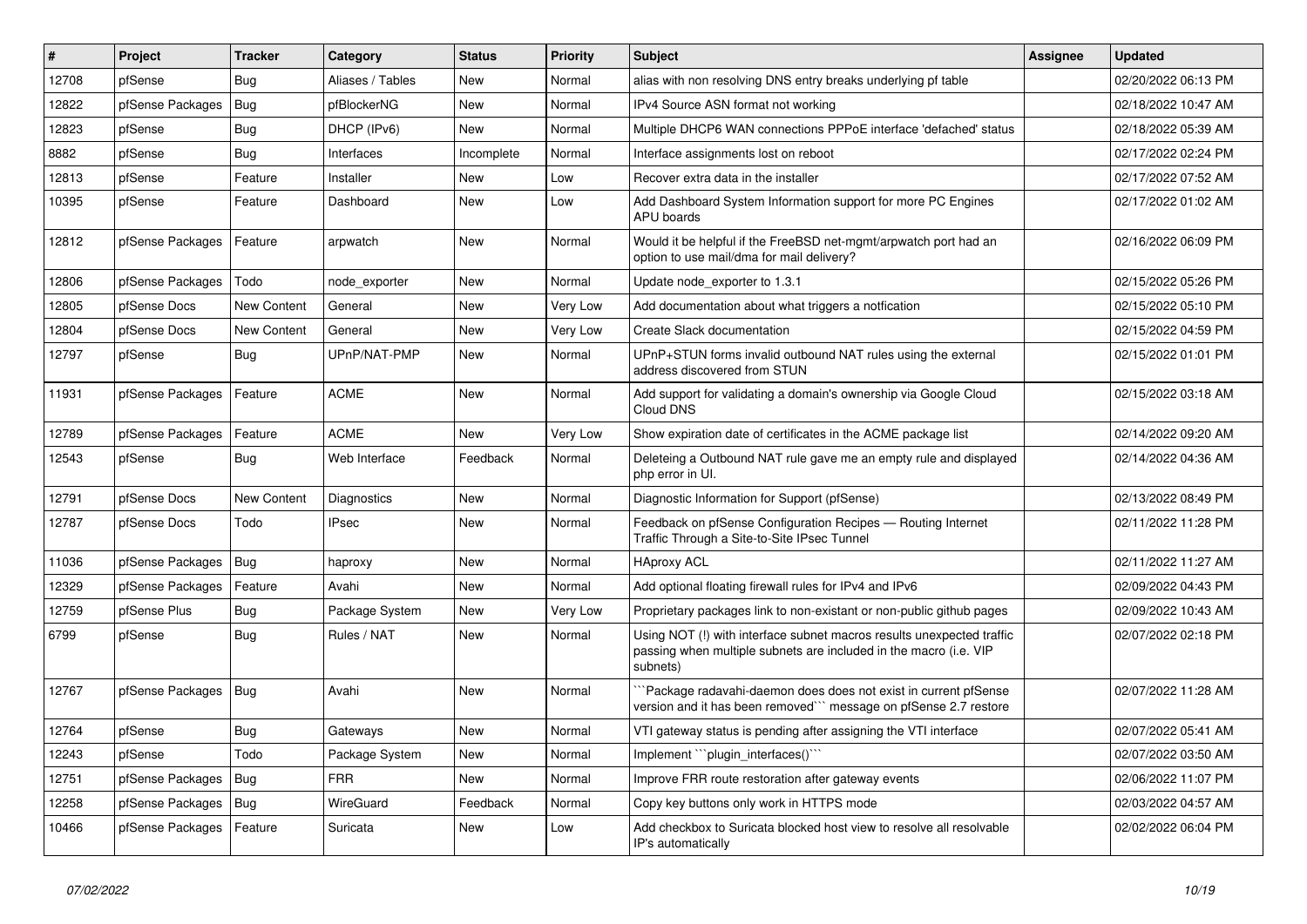| $\pmb{\#}$ | Project                | <b>Tracker</b> | Category                        | <b>Status</b> | <b>Priority</b> | <b>Subject</b>                                                                                                  | <b>Assignee</b> | <b>Updated</b>      |
|------------|------------------------|----------------|---------------------------------|---------------|-----------------|-----------------------------------------------------------------------------------------------------------------|-----------------|---------------------|
| 12748      | pfSense Packages       | Feature        | Suricata                        | New           | Normal          | Suricata blocked page timestamp breakout to it's own sortable column                                            |                 | 02/01/2022 12:06 PM |
| 12746      | pfSense                | Feature        | Interfaces                      | New           | High            | <b>IPoE</b> feature for WAN interface                                                                           |                 | 02/01/2022 01:42 AM |
| 12734      | pfSense                | Bug            | Web Interface                   | Incomplete    | Low             | Long hostname breaks DHCP leases layout                                                                         |                 | 01/31/2022 01:03 PM |
| 12656      | pfSense Packages       | Feature        | New Package<br>Request          | New           | Normal          | <b>NextDNS</b>                                                                                                  |                 | 01/31/2022 01:50 AM |
| 12736      | pfSense Packages       | Feature        | pfBlockerNG                     | New           | Low             | Allow custom cron intervals                                                                                     |                 | 01/30/2022 08:55 PM |
| 12740      | pfSense                | Bug            | FreeBSD                         | Incomplete    | Normal          | panic: esp input cb: Unexpected address family                                                                  |                 | 01/27/2022 01:19 PM |
| 12732      | pfSense Packages       | Bug            | squidguard                      | New           | High            | Squid https filtering squidguard acl target list - erratic behaviour                                            |                 | 01/26/2022 09:11 AM |
| 12730      | pfSense                | <b>Bug</b>     | Captive Portal                  | New           | Normal          | RADIUS accounting does not work if WAN is down                                                                  |                 | 01/26/2022 05:13 AM |
| 9700       | pfSense Packages       | Feature        | Squid                           | Feedback      | Normal          | Secure Squid HTTPS Proxy                                                                                        |                 | 01/25/2022 06:39 PM |
| 12717      | pfSense Packages       | Todo           | Squid                           | New           | Normal          | Squid 5.x Branch                                                                                                |                 | 01/25/2022 06:24 PM |
| 12726      | pfSense                | Bug            | Authentication                  | New           | Normal          | LDAP select container button auto populate                                                                      |                 | 01/25/2022 01:48 PM |
| 12705      | pfSense                | Bug            | <b>IPsec</b>                    | Incomplete    | Normal          | ECDSA certificate does not work for IPSec VPN phase 1                                                           |                 | 01/24/2022 03:22 PM |
| 7329       | pfSense                | Bug            | <b>DNS Forwarder</b>            | New           | Low             | DHCP Not Updating DNS                                                                                           |                 | 01/21/2022 09:16 PM |
| 12711      | pfSense Packages       | Feature        | Telegraf                        | New           | Normal          | Add InfluxDB V2 support                                                                                         |                 | 01/21/2022 02:54 AM |
| 7352       | pfSense                | <b>Bug</b>     | Routing                         | New           | Normal          | pfSense IPv6 static route is dumped after a WAN flap                                                            |                 | 01/20/2022 09:35 AM |
| 9500       | pfSense Packages   Bug |                | haproxy                         | New           | Normal          | HAproxy does not delete non-applicable action config                                                            |                 | 01/18/2022 06:28 AM |
| 12382      | pfSense                | Regression     | OpenVPN                         | New           | Normal          | Certificate Depth checking creates OpenVPN micro-outages every<br>time a user authenticates after 2.5.2 upgrade |                 | 01/17/2022 04:17 AM |
| 12659      | pfSense Docs           | Todo           | Hardware                        | New           | Normal          | Feedback on Hardware - Hardware Tuning and Troubleshooting -<br>Flow Control for ix                             |                 | 01/16/2022 10:22 AM |
| 2234       | pfSense                | <b>Bug</b>     | Web Interface                   | Confirmed     | Low             | Status: Traffic Graph - only shows interface's subnet                                                           |                 | 01/15/2022 08:33 PM |
| 6926       | pfSense                | Bug            | UPnP/NAT-PMP                    | New           | Normal          | Miniupnp advertising expired IPv6 address                                                                       |                 | 01/15/2022 08:29 PM |
| 10843      | pfSense                | Feature        | Authentication                  | New           | Normal          | Allow user manager settings to specify multiple authentication servers                                          |                 | 01/13/2022 07:22 AM |
| 12679      | pfSense                | Feature        | Interfaces                      | New           | Normal          | Remind user to update DHCPv6 range when changing interface IPv6<br>prefix                                       |                 | 01/12/2022 07:36 AM |
| 12676      | pfSense                | Feature        | Rules / NAT                     | New           | Normal          | Add the Tagged option on the Port Forward rules edit page                                                       |                 | 01/11/2022 05:52 AM |
| 12607      | pfSense Plus           | Bug            | Hardware / Drivers              | New           | High            | Instability with Snort Inline with AWS Instances                                                                |                 | 01/10/2022 09:03 PM |
| 1849       | pfSense                | Bug            | <b>Traffic Shaper</b><br>(ALTQ) | New           | Normal          | Traffic shaper - By Queue view needs to show/use friendly inerface<br>names                                     |                 | 01/10/2022 08:10 AM |
| 5253       | pfSense                | Bug            | <b>PPP</b> Interfaces           | New           | Normal          | 3gstats.php 100% CPU                                                                                            |                 | 01/08/2022 05:02 PM |
| 12260      | pfSense Packages       | <b>Bug</b>     | ntop                            | New           | Normal          | Update popup and version missmatch?                                                                             |                 | 01/08/2022 05:53 AM |
| 12665      | pfSense                | Feature        | Rules / NAT                     | New           | Normal          | Ability to add custom pf rules from the GUI                                                                     |                 | 01/07/2022 09:30 AM |
| 12667      | pfSense Packages       | Bug            | WireGuard                       | New           | Normal          | Firewall Crashed After Upgrading Wireguard                                                                      |                 | 01/07/2022 09:18 AM |
| 4242       | pfSense                | Feature        | Authentication                  | New           | Normal          | Two Factor or OTP Authentication for Admin Interface                                                            |                 | 01/04/2022 12:07 PM |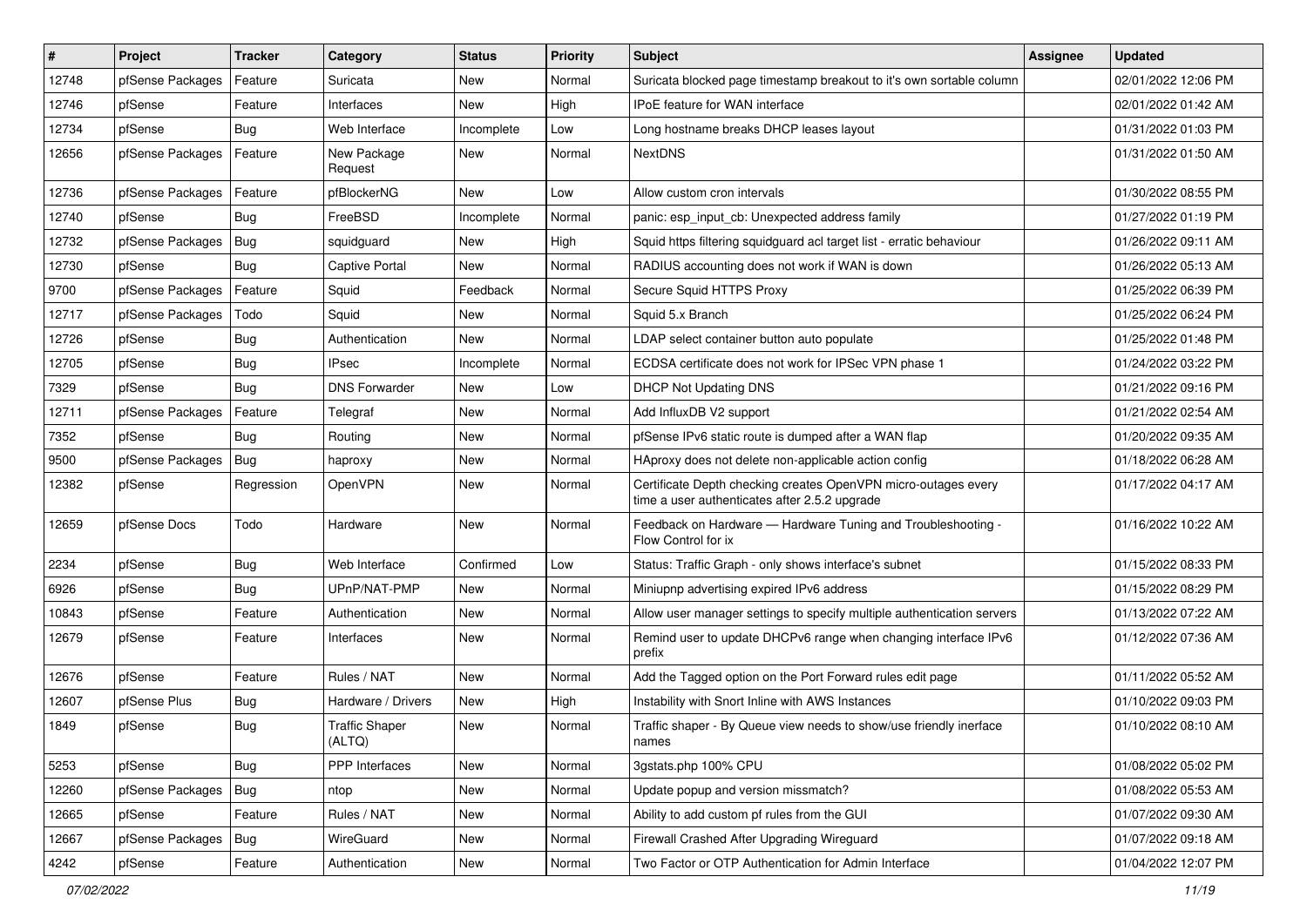| $\vert$ # | Project          | <b>Tracker</b> | Category                  | <b>Status</b> | <b>Priority</b> | <b>Subject</b>                                                                                                                | Assignee | <b>Updated</b>      |
|-----------|------------------|----------------|---------------------------|---------------|-----------------|-------------------------------------------------------------------------------------------------------------------------------|----------|---------------------|
| 11927     | pfSense          | Feature        | DHCP (IPv4)               | Feedback      | Normal          | Allow DHCP not to serve a gateway - small fix                                                                                 |          | 01/03/2022 04:17 PM |
| 7626      | pfSense          | Feature        | Interfaces                | New           | Normal          | Add IPoE support for WAN                                                                                                      |          | 01/01/2022 12:31 AM |
| 8113      | pfSense          | <b>Bug</b>     | Interfaces                | New           | Normal          | MTU setting on bridge, openvpn clients ignored                                                                                |          | 12/31/2021 05:55 PM |
| 7113      | pfSense          | <b>Bug</b>     | Dashboard                 | New           | Normal          | Interface name in Traffic Graphs                                                                                              |          | 12/31/2021 05:40 PM |
| 4345      | pfSense          | Bug            | <b>Operating System</b>   | Confirmed     | Normal          | Traffic Shaping doesn't work with Xen netfront driver                                                                         |          | 12/31/2021 05:30 PM |
| 5629      | pfSense          | Bug            | IPsec                     | New           | Normal          | Allow for IPsec configuration using certs without a CA                                                                        |          | 12/31/2021 05:21 PM |
| 12423     | pfSense Packages | Bug            | pfBlockerNG               | Feedback      | Normal          | Dashboard shows "SQLite database missing, Force Reload DNSBL to<br>recover!"                                                  |          | 12/31/2021 01:06 PM |
| 12655     | pfSense Packages | Bug            | Telegraf                  | New           | Normal          | telegraf, wireguard plugin failing                                                                                            |          | 12/30/2021 05:51 PM |
| 12414     | pfSense Packages | Bug            | pfBlockerNG               | Feedback      | Normal          | DNSBL SafeSearch page displays input validation error if DoH / DoT<br>blocking is not enabled                                 |          | 12/30/2021 02:49 PM |
| 6289      | pfSense          | Bug            | Interfaces                | New           | Normal          | IPv6 address not given to track6 interfaces on create                                                                         |          | 12/30/2021 04:17 AM |
| 11872     | pfSense          | Bug            | Interfaces                | New           | Normal          | gif interfaces reporting incorrect traffic counters                                                                           |          | 12/30/2021 04:00 AM |
| 11759     | pfSense          | Bug            | Dashboard                 | <b>New</b>    | Normal          | Traffic graphs on dashboard double upload on pppoe links                                                                      |          | 12/30/2021 04:00 AM |
| 12643     | pfSense Packages | Regression     | Suricata                  | Feedback      | Normal          | Rule categories are cleared after clicking the save button on the<br>Global Settings page                                     |          | 12/30/2021 03:44 AM |
| 12648     | pfSense          | Bug            | <b>Captive Portal</b>     | New           | Normal          | Undocumented variables 'listenporthttp' and 'listenporthttps'                                                                 |          | 12/28/2021 10:44 AM |
| 12070     | pfSense          | Bug            | DHCP (IPv4)               | New           | Low             | <b>VLAN0 for WAN DHCP</b>                                                                                                     |          | 12/23/2021 04:31 PM |
| 10732     | pfSense          | Feature        | <b>High Availability</b>  | New           | Very Low        | Warning banner for secondary HA node                                                                                          |          | 12/23/2021 03:34 AM |
| 12473     | pfSense          | Feature        | <b>IPsec</b>              | New           | Normal          | Allow user adjustment of IPsec Keep Alive periodic checks                                                                     |          | 12/22/2021 05:59 AM |
| 12215     | pfSense          | Regression     | OpenVPN                   | Feedback      | Normal          | OpenVPN does not resync when running on a gateway group                                                                       |          | 12/22/2021 05:49 AM |
| 11588     | pfSense          | Feature        | WireGuard                 | New           | Low             | Automatically suggest next IP address in Wireguard interface subnet<br>when creating a peer                                   |          | 12/22/2021 03:35 AM |
| 12625     | pfSense          | Feature        | Logging                   | <b>New</b>    | Normal          | Granular logging options for default firewall rules.                                                                          |          | 12/21/2021 06:39 PM |
| 11960     | pfSense          | <b>Bug</b>     | <b>Gateway Monitoring</b> | Feedback      | Normal          | Gateway Monitoring Traffic Goes Out Default Gateway                                                                           |          | 12/20/2021 05:43 AM |
| 7152      | pfSense          | Bug            | <b>DNS Resolver</b>       | New           | Normal          | Unbound / DNS Resolver issue if "Register DHCP static mappings in<br>the DNS Resolver" set before wildcard DNS custom options |          | 12/18/2021 04:59 PM |
| 5849      | pfSense          | Bug            | CARP                      | New           | Normal          | Routing fail on CARP IPsec                                                                                                    |          | 12/18/2021 04:41 PM |
| 12581     | pfSense          | Regression     | DHCP (IPv6)               | New           | Normal          | CARP IPv6 assigned address does not get advertised to endpoints<br>with RADV                                                  |          | 12/16/2021 02:34 PM |
| 12602     | pfSense          | Feature        | Dynamic DNS               | New           | Normal          | DHCPv6 should allow DDNS Client updates for hosts                                                                             |          | 12/15/2021 11:00 AM |
| 12600     | pfSense          | Feature        | Aliases / Tables          | New           | Normal          | allow custom mask for a network alias created from a FQDN                                                                     |          | 12/15/2021 10:50 AM |
| 3796      | pfSense          | <b>Bug</b>     | <b>Diagnostics</b>        | Confirmed     | Normal          | States summary fails and is very slow with large state tables                                                                 |          | 12/11/2021 08:03 PM |
| 4604      | pfSense          | <b>Bug</b>     | <b>NTPD</b>               | New           | Normal          | NTP time server entries may or may not work, depending upon<br>interfaces selected when configuring NTP service               |          | 12/11/2021 07:59 PM |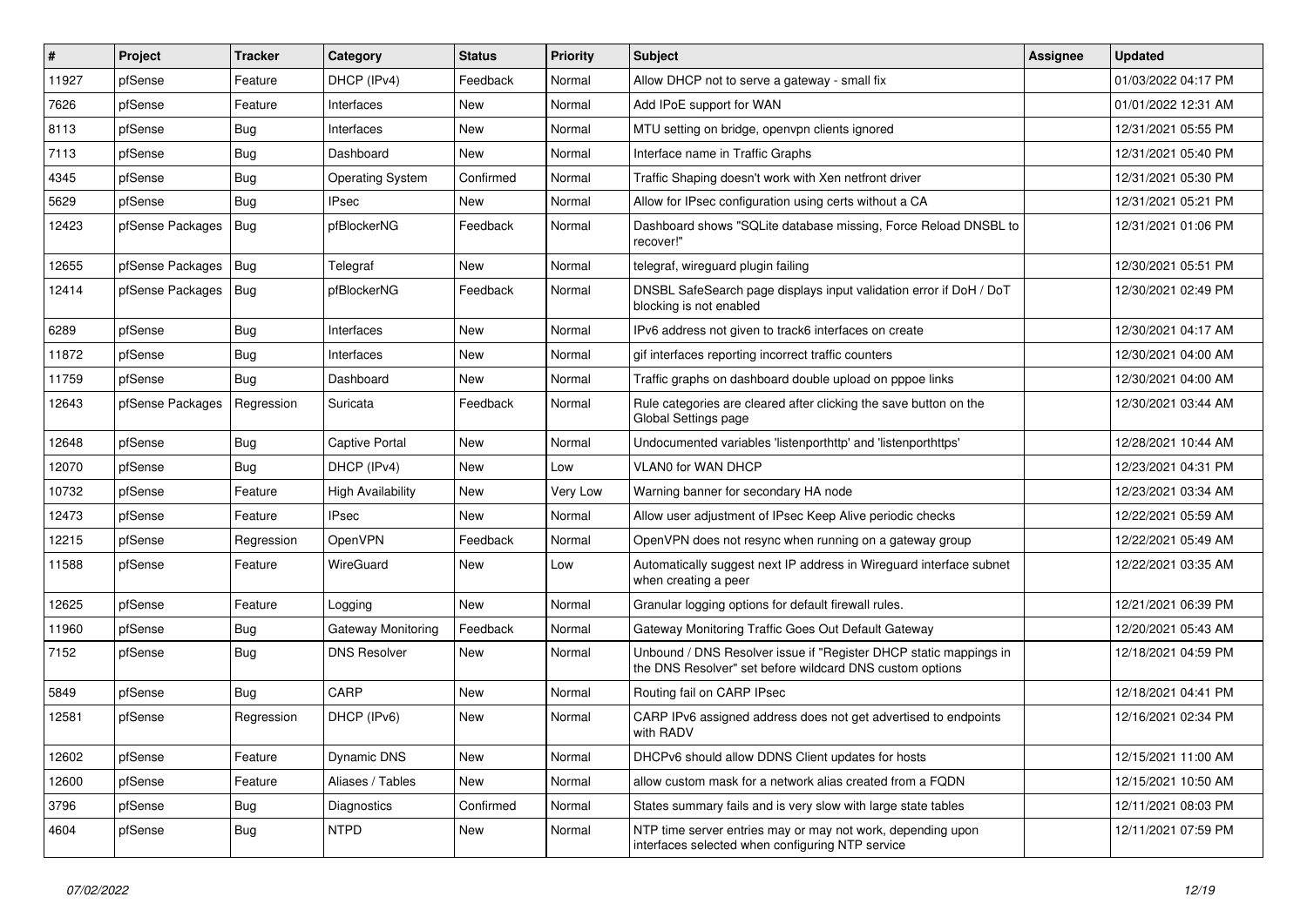| #     | Project                    | <b>Tracker</b> | Category             | <b>Status</b>                 | <b>Priority</b> | <b>Subject</b>                                                                                                         | <b>Assignee</b> | <b>Updated</b>      |
|-------|----------------------------|----------------|----------------------|-------------------------------|-----------------|------------------------------------------------------------------------------------------------------------------------|-----------------|---------------------|
| 1738  | pfSense                    | Bug            | Backup / Restore     | New                           | Very Low        | Restore fails when username in backup is not matching                                                                  |                 | 12/11/2021 07:51 PM |
| 1667  | pfSense                    | <b>Bug</b>     | L <sub>2</sub> TP    | <b>New</b>                    | Normal          | L2TP server does not respond properly from a CARP VIP                                                                  |                 | 12/11/2021 07:43 PM |
| 12091 | pfSense                    | Feature        | Authentication       | New                           | Normal          | RFE: Add support for sssd authentication                                                                               |                 | 12/10/2021 04:55 PM |
| 12552 | pfSense                    | <b>Bug</b>     | <b>OpenVPN</b>       | New                           | Normal          | "Pull DNS" option within OpenVPN client does not cause pfSense to<br>use DNS servers assigned by remote OpenVPN server |                 | 12/08/2021 08:45 AM |
| 12570 | pfSense Docs               | Correction     | General              | New                           | Normal          | Active appliance list missing 6100                                                                                     |                 | 12/06/2021 11:41 AM |
| 12564 | pfSense                    | Feature        | Aliases / Tables     | New                           | Low             | add column to show that an Alias is in use by or not                                                                   |                 | 12/04/2021 07:25 PM |
| 12563 | pfSense                    | Bug            | OpenVPN              | New                           | Normal          | OpenVPN server doesn't support Framed-IPv6-Address RADIUS<br>attribute                                                 |                 | 12/03/2021 11:19 AM |
| 12551 | pfSense                    | Feature        | <b>DNS Resolver</b>  | New                           | Low             | Add ability to set DNS resolver search domain list                                                                     |                 | 12/01/2021 11:18 AM |
| 11182 | pfSense Packages           | Bug            | <b>NRPE</b>          | New                           | Normal          | NRPE in HA syncs the bind IP                                                                                           |                 | 12/01/2021 02:15 AM |
| 10462 | pfSense Packages   Feature |                | <b>LCDProc</b>       | <b>Pull Request</b><br>Review | Normal          | CPU Temp Screen                                                                                                        |                 | 11/29/2021 08:28 AM |
| 12248 | pfSense                    | Feature        | Package System       | New                           | Low             | Package Update Availability Notification                                                                               |                 | 11/28/2021 10:02 AM |
| 12542 | pfSense                    | Bug            | Virtual IP Addresses | New                           | Normal          | Cannot assign a same IPv6 Link-Local address to different interfaces                                                   |                 | 11/25/2021 01:41 AM |
| 10404 | pfSense                    | Feature        | <b>NTPD</b>          | New                           | Normal          | Consider using chrony for NTP services                                                                                 |                 | 11/23/2021 06:59 PM |
| 12539 | pfSense                    | <b>Bug</b>     | Interfaces           | New                           | Low             | Changing VLAN ID for LAN interface in assignments silently fails.                                                      |                 | 11/23/2021 04:12 AM |
| 7096  | pfSense                    | Bug            | <b>DNS Resolver</b>  | Feedback                      | Normal          | Unbound fails to start on boot if specific network devices are<br>configured in the "Network Interfaces"               |                 | 11/22/2021 08:59 AM |
| 12538 | pfSense Packages   Bug     |                | PIMD                 | New                           | Normal          | PIMD sub-interface bug                                                                                                 |                 | 11/20/2021 09:44 PM |
| 4128  | pfSense                    | Feature        | <b>Notifications</b> | New                           | Normal          | Email notification webgui configuration                                                                                |                 | 11/18/2021 12:48 PM |
| 12249 | pfSense                    | Bug            | Backup / Restore     | New                           | Normal          | HAProxy causing failed ACB backups                                                                                     |                 | 11/15/2021 11:58 PM |
| 4688  | pfSense                    | Feature        | <b>IPsec</b>         | New                           | Normal          | Missing TFC Traffic Flow Confidentiality support                                                                       |                 | 11/15/2021 12:27 PM |
| 12521 | pfSense                    | Feature        | Operating System     | New                           | Very Low        | Add the BBR2, QUIC, RACK Congestion Control (CC) protocols                                                             |                 | 11/15/2021 07:40 AM |
| 12520 | pfSense Packages           | Feature        | Squid                | New                           | High            | [Squid] - Allow or Deny Mappings from IP/Host/GeoIP sources                                                            |                 | 11/12/2021 02:13 PM |
| 12519 | pfSense                    | <b>Bug</b>     | Authentication       | New                           | Normal          | Fail authentication using special character in password via the LDAP<br>connector                                      |                 | 11/12/2021 07:39 AM |
| 11525 | pfSense Packages   Bug     |                | Suricata             | New                           | Normal          | pfsense 2.5.0 release version for vlan issue to suricata                                                               |                 | 11/11/2021 08:16 AM |
| 12507 | pfSense Packages   Bug     |                | softflowd            | <b>Pull Request</b><br>Review | Normal          | Add support for bi-directional flows in softflowd                                                                      |                 | 11/11/2021 03:53 AM |
| 12509 | pfSense                    | Bug            | OpenVPN              | New                           | Normal          | Deffered authentication does not work with auth-gen-token<br>external-auth or pusk "auth-token"                        |                 | 11/08/2021 04:01 AM |
| 12508 | pfSense                    | Bug            | <b>DHCP Relay</b>    | New                           | Normal          | DHCP Relay over VPN                                                                                                    |                 | 11/06/2021 11:25 AM |
| 12504 | pfSense                    | <b>Bug</b>     | Interfaces           | New                           | Normal          | BCM57412 NetXtreme-E 10Gb RDMA Ethernet controller issue                                                               |                 | 11/05/2021 04:51 AM |
| 12502 | pfSense Packages           | Feature        | syslog-ng            | New                           | Normal          | Syslog-ng Configuration Library (scl) missing                                                                          |                 | 11/02/2021 06:06 PM |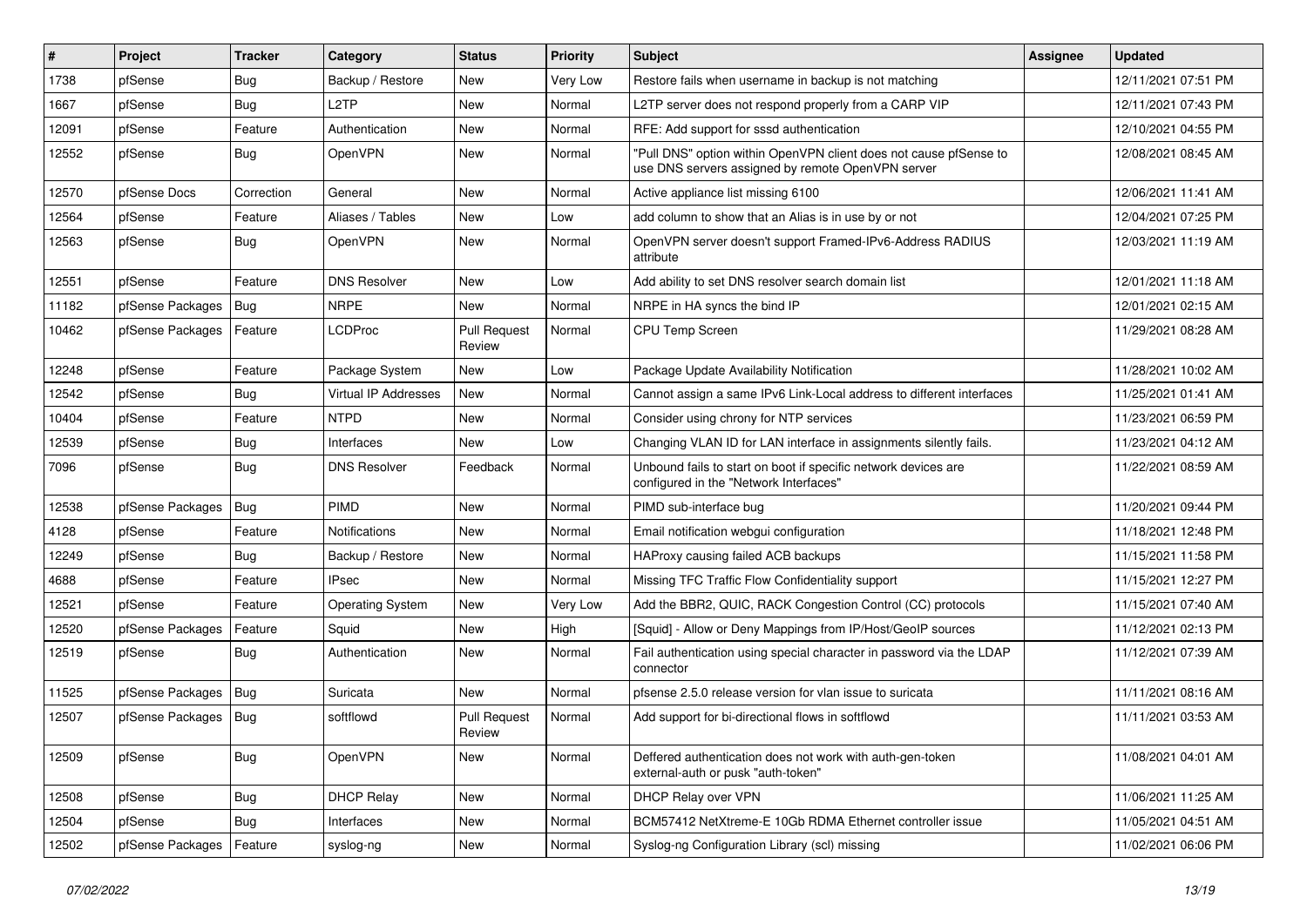| $\vert$ # | Project                | <b>Tracker</b> | Category                        | <b>Status</b>          | <b>Priority</b> | <b>Subject</b>                                                                                                                   | <b>Assignee</b> | <b>Updated</b>      |
|-----------|------------------------|----------------|---------------------------------|------------------------|-----------------|----------------------------------------------------------------------------------------------------------------------------------|-----------------|---------------------|
| 12491     | pfSense Packages       | Feature        | squidguard                      | New                    | Normal          | squidguard: allow multiple regex                                                                                                 |                 | 10/28/2021 03:30 PM |
| 8576      | pfSense                | <b>Bug</b>     | Rules / NAT                     | Feedback               | Low             | pfSense stops passing traffic after some time when using Outbound<br>NAT pool w/ Sticky Address                                  |                 | 10/28/2021 01:47 PM |
| 11429     | pfSense                | <b>Bug</b>     | Web Interface                   | <b>New</b>             | Normal          | System Log / Settings form activates "Reset Log Files" button on<br>enter                                                        |                 | 10/28/2021 01:35 PM |
| 11440     | pfSense                | Feature        | Web Interface                   | New                    | Low             | Expand collapsed sections by clicking anywhere on header                                                                         |                 | 10/28/2021 01:35 PM |
| 12357     | pfSense                | Bug            | <b>Captive Portal</b>           | New                    | Normal          | Captive Portal popup Logout button loads full login page in popup<br>when clicked                                                |                 | 10/27/2021 12:10 PM |
| 12483     | pfSense                | <b>Bug</b>     | Configuration<br><b>Backend</b> | New                    | Normal          | GUI creates inconsistent config.xml                                                                                              |                 | 10/23/2021 06:48 AM |
| 12436     | pfSense                | <b>Bug</b>     | PPPoE Server                    | New                    | Normal          | Pppoe server config gui does not allow setting of chap authentication,<br>and sets the network start address for allocation to 0 |                 | 10/21/2021 08:15 AM |
| 9344      | pfSense                | <b>Bug</b>     | Translations                    | New                    | Normal          | OpenVPN click NCP Algorithms will always go to DH Parameters<br>website(in Chinese-Taiwan)                                       |                 | 10/21/2021 03:48 AM |
| 11163     | pfSense Packages       | Feature        | <b>ACME</b>                     | Pull Request<br>Review | Normal          | Preferred Chain option                                                                                                           |                 | 10/18/2021 09:10 AM |
| 12457     | pfSense Docs           | Todo           | Packages                        | New                    | Very Low        | Add UPS Configuration Recipes for apcupsd and nut UPS Packages<br>with Common Brand Units                                        |                 | 10/18/2021 08:37 AM |
| 12467     | pfSense                | Bug            | <b>Captive Portal</b>           | <b>New</b>             | Normal          | CP error on client disconnect after reboot                                                                                       |                 | 10/17/2021 05:35 AM |
| 12465     | pfSense Packages       | Feature        | haproxy                         | New                    | Normal          | Add forwardfor advanced usecases                                                                                                 |                 | 10/16/2021 07:35 PM |
| 11592     | pfSense Packages       | Bug            | node_exporter                   | New                    | Normal          | Node exporter can not read system statistics                                                                                     |                 | 10/15/2021 09:37 PM |
| 9617      | pfSense                | Feature        | PPP Interfaces                  | New                    | Normal          | PPPoE Static IP Configuration in GUI                                                                                             |                 | 10/15/2021 08:52 PM |
| 12461     | pfSense Docs           | Todo           | Hardware                        | New                    | Normal          | Improve macOS Serial Command Instructions                                                                                        |                 | 10/15/2021 03:47 PM |
| 12459     | pfSense                | Todo           | <b>Virtual IP Addresses</b>     | <b>New</b>             | Normal          | Add IP Alias subnet input validation                                                                                             |                 | 10/15/2021 09:35 AM |
| 12458     | pfSense                | Feature        | Authentication                  | New                    | Normal          | Use "unixHomeDirectory" instead of "homeDirectory" when LDAP<br>authentication server is Active Directory                        |                 | 10/15/2021 08:18 AM |
| 9798      | pfSense Packages       | Feature        | pfBlockerNG                     | <b>New</b>             | Normal          | add ipv4 and ipv6 dnscrypt-resolvers feeds                                                                                       |                 | 10/14/2021 09:48 AM |
| 12451     | pfSense                | Bug            | <b>Virtual IP Addresses</b>     | New                    | Normal          | deleteVIP() does not check RFC2136 Update Source                                                                                 |                 | 10/13/2021 10:06 AM |
| 12444     | pfSense Packages       | Bug            | ntop                            | New                    | Normal          | ntopng throws errors when viewing single host                                                                                    |                 | 10/11/2021 12:39 PM |
| 12126     | pfSense Packages       | Bug            | FreeRADIUS                      | New                    | Normal          | freeradius3 0.15.7 31                                                                                                            |                 | 10/11/2021 08:21 AM |
| 9633      | pfSense                | Feature        | PPPoE Server                    | New                    | Normal          | PPPoE/L2TP Server Status Page                                                                                                    |                 | 10/09/2021 12:05 PM |
| 11430     | pfSense                | Bug            | Interfaces                      | New                    | Normal          | PHP console spam after Assigning Interfaces                                                                                      |                 | 10/09/2021 10:37 AM |
| 12162     | pfSense Docs           | Todo           | Products                        | New                    | Normal          | Add "usb reset" as possible solution for non-booting flash drives on<br>the SG-1100                                              |                 | 10/07/2021 02:19 PM |
| 11871     | pfSense Docs           | Correction     | Products                        | New                    | Normal          | SG-2100 must be manually power cycled after installation                                                                         |                 | 10/07/2021 02:19 PM |
| 1620      | pfSense Packages   Bug |                | Squid                           | New                    | Normal          | Can't use transparent proxy when using bridge.                                                                                   |                 | 10/07/2021 04:19 AM |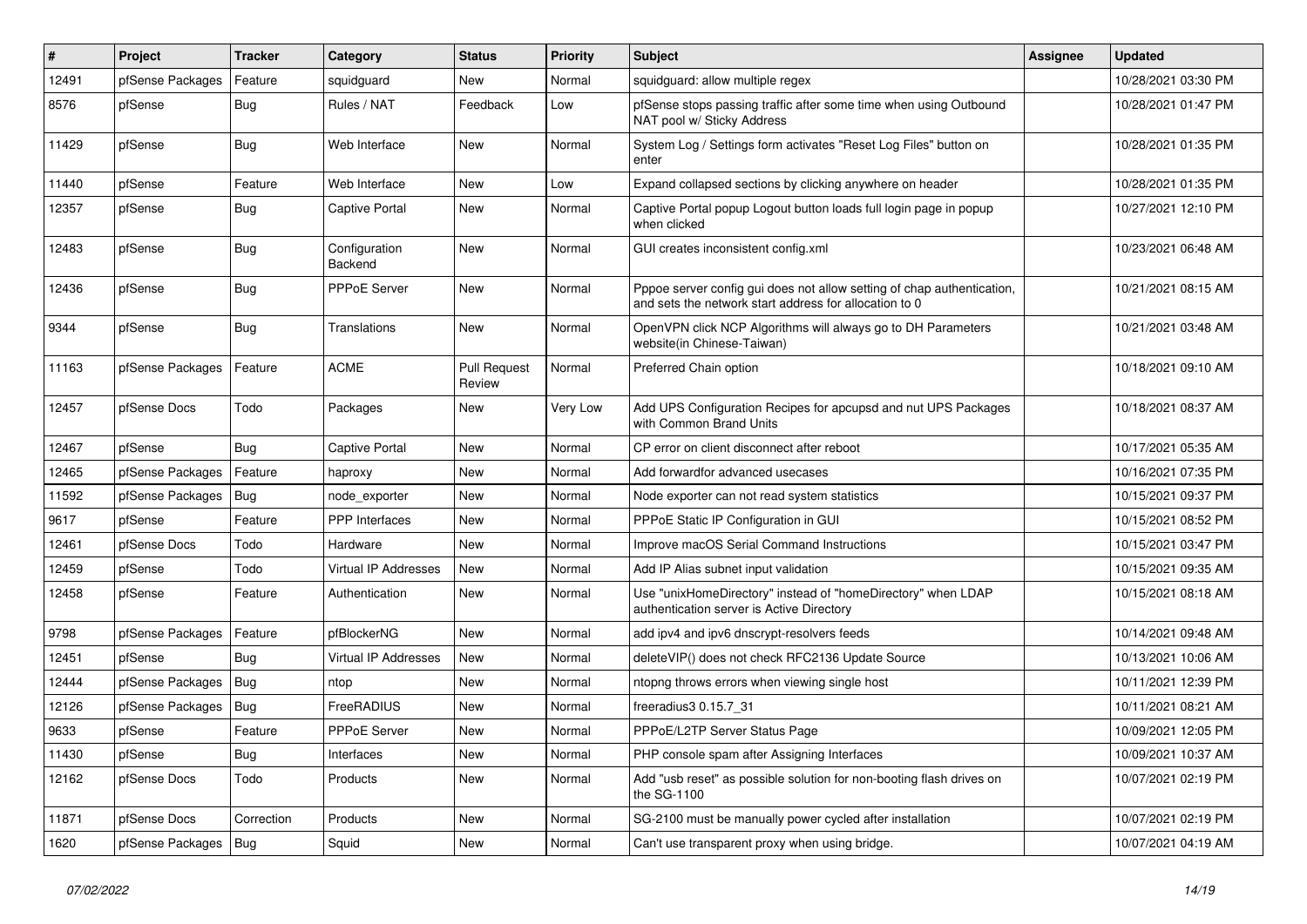| #     | Project                | <b>Tracker</b> | Category                        | <b>Status</b> | <b>Priority</b> | <b>Subject</b>                                                                                        | <b>Assignee</b> | <b>Updated</b>      |
|-------|------------------------|----------------|---------------------------------|---------------|-----------------|-------------------------------------------------------------------------------------------------------|-----------------|---------------------|
| 12427 | pfSense Packages       | Todo           | haproxy                         | New           | Normal          | ha-proxy: action order in the GUI is not keeped in the resulting<br>ha-proxy configuration            |                 | 10/06/2021 07:02 AM |
| 12188 | pfSense Packages       | Bug            | OpenVPN Client<br>Export        | New           | Normal          | client export breaks multi remote configurations                                                      |                 | 10/02/2021 05:58 PM |
| 12421 | pfSense                | Bug            | Rules / NAT                     | New           | Normal          | IPV6 limiter bug                                                                                      |                 | 10/02/2021 08:44 AM |
| 12033 | pfSense Packages       | Bug            | pfBlockerNG                     | New           | Normal          | maxmindb and sqlite3 modules not found                                                                |                 | 10/01/2021 04:42 AM |
| 12411 | pfSense Docs           | Todo           | <b>High Availability</b>        | New           | Normal          | Feedback on High Availability - pfSense XML-RPC Config Sync<br>Overview                               |                 | 09/29/2021 10:39 AM |
| 12402 | pfSense Docs           | Todo           | Configuration                   | <b>New</b>    | Normal          | Feedback on Configuration - Advanced Configuration Options -<br><b>Notifications</b>                  |                 | 09/24/2021 12:46 AM |
| 12401 | pfSense                | Bug            | <b>Traffic Graphs</b>           | New           | Normal          | Traffic graphs with untagged and tagged VLAN on same interface                                        |                 | 09/23/2021 09:18 PM |
| 12395 | pfSense Docs           | Todo           | Packages                        | New           | Normal          | Feedback on Packages - FRR Package - Border Gateway Protocol<br><b>BGP Required Information</b>       |                 | 09/21/2021 04:32 PM |
| 12393 | pfSense                | Bug            | <b>Traffic Shaper</b><br>(ALTQ) | New           | Low             | Priority of gOthersLow higher than default queues                                                     |                 | 09/21/2021 02:48 PM |
| 12370 | pfSense                | Feature        | Rules / NAT                     | New           | Low             | Add limiters to Queue column on firewall rule list                                                    |                 | 09/14/2021 07:37 AM |
| 12300 | pfSense                | Feature        | Hardware / Drivers              | New           | Normal          | Add Aquantia Atlantic driver to pfsense                                                               |                 | 09/14/2021 06:49 AM |
| 12369 | pfSense Packages       | Feature        | Mail report                     | New           | Low             | Skip If No Content issue                                                                              |                 | 09/14/2021 06:40 AM |
| 12367 | pfSense                | Todo           | Installer                       | New           | Normal          | ZFS: Do not show memstick disk on target list                                                         |                 | 09/13/2021 07:37 AM |
| 12358 | pfSense Packages       | Feature        | pfBlockerNG                     | New           | Normal          | IP List Copy/Import/Export                                                                            |                 | 09/09/2021 01:56 PM |
| 12343 | pfSense                | Feature        | Diagnostics                     | <b>New</b>    | Low             | Real time traffic monitoring                                                                          |                 | 09/06/2021 01:26 PM |
| 11268 | pfSense                | Bug            | Web Interface                   | New           | Normal          | Cookie named 'id' prevents Edit form fields being set properly                                        |                 | 09/03/2021 06:16 AM |
| 11742 | pfSense Packages       | Bug            | Suricata                        | New           | Normal          | Blocking / Unblocking is not working correctly.                                                       |                 | 09/01/2021 11:08 AM |
| 10693 | pfSense Packages       | Bug            | <b>BIND</b>                     | New           | Normal          | pfSense Bind Zone Editor UI does not update zone serial number<br>when a change is made               |                 | 09/01/2021 12:51 AM |
| 9857  | pfSense                | Feature        | <b>IPsec</b>                    | <b>New</b>    | Normal          | IPsec Down/Up SMTP Notifications                                                                      |                 | 08/31/2021 08:07 AM |
| 6370  | pfSense                | Bug            | <b>IPsec</b>                    | Confirmed     | Normal          | IPSEC bound to WAN gateway group and Dynamic DNS doesn't to<br>fail back tunnel to WAN on DDNS update |                 | 08/31/2021 07:38 AM |
| 12308 | pfSense Packages       | Feature        | New Package<br>Request          | New           | Normal          | Dynamicaly Update Firewall Aliases from OpenVPN LDAP Group<br>membership of the connected user        |                 | 08/27/2021 12:51 AM |
| 12286 | pfSense Packages   Bug |                | FreeRADIUS                      | New           | Normal          | Add support for ntlm auth in LDAP                                                                     |                 | 08/20/2021 08:27 AM |
| 12283 | pfSense                | <b>Bug</b>     | Authentication                  | New           | Normal          | LDAP/RADIUS authentication servers configuration does not allow<br>source IP address to be specified  |                 | 08/20/2021 01:15 AM |
| 6776  | pfSense                | Feature        | Rules / NAT                     | New           | Normal          | Allow disabling of "filter rule association" by default                                               |                 | 08/17/2021 10:56 AM |
| 12268 | pfSense Docs           | Todo           | <b>Firewall Rules</b>           | New           | Normal          | Feedback on Firewall - Aliases                                                                        |                 | 08/17/2021 12:55 AM |
| 11619 | pfSense                | Bug            | Upgrade                         | New           | Normal          | Unable to upgrade 2.4.4-p3 to 2.5/21.02-p1                                                            |                 | 08/15/2021 10:00 AM |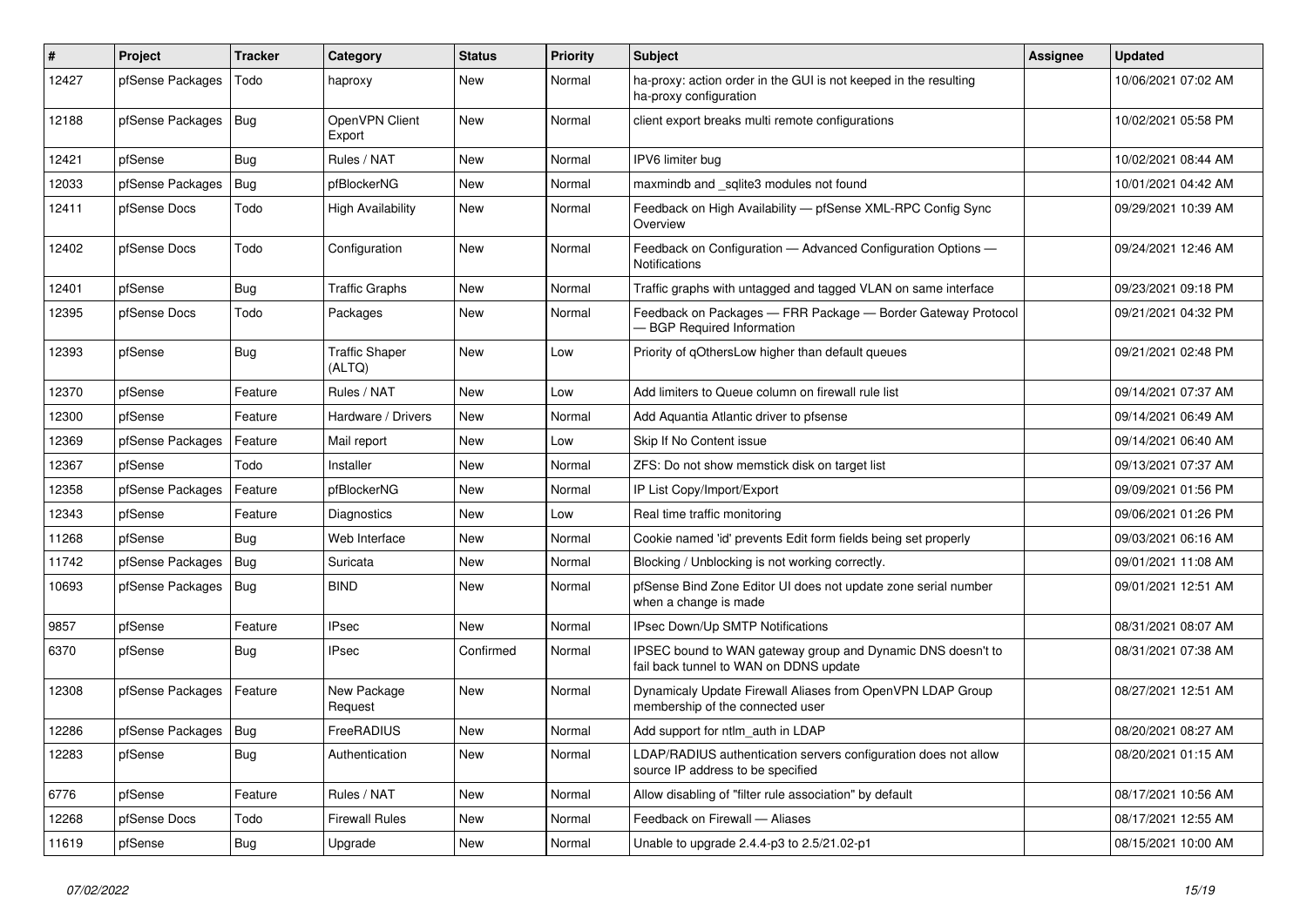| #     | Project                | <b>Tracker</b>     | Category                 | <b>Status</b>                 | <b>Priority</b> | <b>Subject</b>                                                                                                    | <b>Assignee</b> | <b>Updated</b>      |
|-------|------------------------|--------------------|--------------------------|-------------------------------|-----------------|-------------------------------------------------------------------------------------------------------------------|-----------------|---------------------|
| 12176 | pfSense                | Todo               | Interfaces               | <b>Pull Request</b><br>Review | Normal          | Hide WireGuard interfaces on appropriate pages                                                                    |                 | 08/11/2021 12:52 AM |
| 12237 | pfSense Docs           | Todo               | Hardware                 | New                           | Normal          | Feedback on Hardware - Hardware Tuning and Troubleshooting                                                        |                 | 08/10/2021 03:13 AM |
| 10311 | pfSense                | <b>Bug</b>         | OpenVPN                  | New                           | Normal          | Too low net.link.ifqmaxlen causes packet drop under load when using<br>OpenVPN inside bridge interface under load |                 | 08/10/2021 03:10 AM |
| 11780 | pfSense Packages       | Bug                | Suricata                 | New                           | Very High       | Suricata package fails to prune suricata.log                                                                      |                 | 08/06/2021 07:18 AM |
| 12190 | pfSense                | Feature            | Rules / NAT              | New                           | Normal          | Add ability to reference ipv6 prefix in firewall rules and aliases                                                |                 | 08/05/2021 01:47 PM |
| 12214 | pfSense Docs           | Todo               | General                  | <b>New</b>                    | Low             | Connect to WebGui.                                                                                                |                 | 08/05/2021 04:39 AM |
| 12179 | pfSense Packages       | Feature            | qemu-guest-agent         | New                           | Normal          | QEMU package                                                                                                      |                 | 07/30/2021 08:02 AM |
| 12178 | pfSense Packages   Bug |                    | WireGuard                | New                           | Low             | WireGuard always shows 'Configuring WireGuard tunnelsdone.'<br>message on boot                                    |                 | 07/30/2021 06:58 AM |
| 11410 | pfSense Packages       | Feature            | New Package<br>Request   | New                           | Normal          | adding bpytop (former Bashtop)                                                                                    |                 | 07/26/2021 12:33 PM |
| 11980 | pfSense Packages       | Bug                | FreeRADIUS               | Feedback                      | Normal          | EAP does not work with SQL backend                                                                                |                 | 07/21/2021 07:24 AM |
| 8520  | pfSense                | Feature            | Interfaces               | New                           | Normal          | Option to auto-renew DHCP on interface with an offline gateway or<br>marked as down                               |                 | 07/20/2021 11:00 AM |
| 12121 | pfSense                | Feature            | OpenVPN                  | New                           | Normal          | Wider "local network(s)" fields in OpenVPN server configuration                                                   |                 | 07/19/2021 07:37 AM |
| 12139 | pfSense                | Feature            | <b>DNS Forwarder</b>     | New                           | Normal          | Add support in for specifying a DNSMASQ configuration file                                                        |                 | 07/16/2021 09:45 PM |
| 12130 | pfSense Packages       | Bug                | Zeek                     | New                           | Normal          | Zeek fails to start                                                                                               |                 | 07/15/2021 02:00 AM |
| 11534 | pfSense Packages       | Regression         | FreeRADIUS               | New                           | High            | FreeRADIUS EAP anonymous connection forbidden out-of-tunnel                                                       |                 | 07/14/2021 02:32 AM |
| 12120 | pfSense                | Feature            | <b>DHCP Relay</b>        | <b>New</b>                    | Normal          | Permit several sets of destination DHCP servers in DHCP relay                                                     |                 | 07/11/2021 05:41 PM |
| 12122 | pfSense                | Bug                | Web Interface            | New                           | Normal          | Perform greedy actions asychronously                                                                              |                 | 07/10/2021 01:10 PM |
| 6738  | pfSense                | Feature            | Web Interface            | New                           | Normal          | GUI Action Buttons replicated to the top of the List                                                              |                 | 07/10/2021 01:04 PM |
| 10290 | pfSense                | Feature            | Aliases / Tables         | <b>New</b>                    | Very Low        | Firewall Aliases Add button on top of list                                                                        |                 | 07/10/2021 01:03 PM |
| 11956 | pfSense                | Feature            | Web Interface            | New                           | Normal          | "add" button in the top of pages with many user-added items                                                       |                 | 07/10/2021 01:01 PM |
| 11165 | pfSense Packages       | Feature            | OpenVPN Client<br>Export | New                           | Very Low        | OpenVPN Exporter - Allow for name customization                                                                   |                 | 07/10/2021 12:58 PM |
| 628   | pfSense                | Feature            | Web Interface            | New                           | Low             | Ability to specify listen IP address of management services (SSH, web<br>interface)                               |                 | 07/09/2021 01:21 PM |
| 11739 | pfSense Docs           | <b>New Content</b> | <b>High Availability</b> | New                           | Normal          | Manual Outbound NAT rules in HA setup                                                                             |                 | 07/09/2021 08:26 AM |
| 6362  | pfSense                | <b>Bug</b>         | DHCP (IPv4)              | Confirmed                     | Normal          | DHCP Client ID not used                                                                                           |                 | 07/09/2021 06:30 AM |
| 12097 | pfSense Packages       | Feature            | pfBlockerNG              | New                           | Normal          | Add dnsbl and geoip logs to system log                                                                            |                 | 07/06/2021 01:25 PM |
| 12098 | pfSense Docs           | Correction         | Configuration            | New                           | Normal          | Feedback on pfSense Configuration Recipes - Accessing a<br>CPE/Modem from Inside the Firewall                     |                 | 07/02/2021 02:30 AM |
| 11610 | pfSense Packages   Bug |                    | NET-SNMP                 | New                           | Normal          | NET-SNMP is not setting the correct permissions on AgentX                                                         |                 | 06/28/2021 07:54 AM |
| 12084 | pfSense Packages   Bug |                    | FRR                      | New                           | Normal          | libfrr.so.0 error on SG-1100                                                                                      |                 | 06/26/2021 08:22 AM |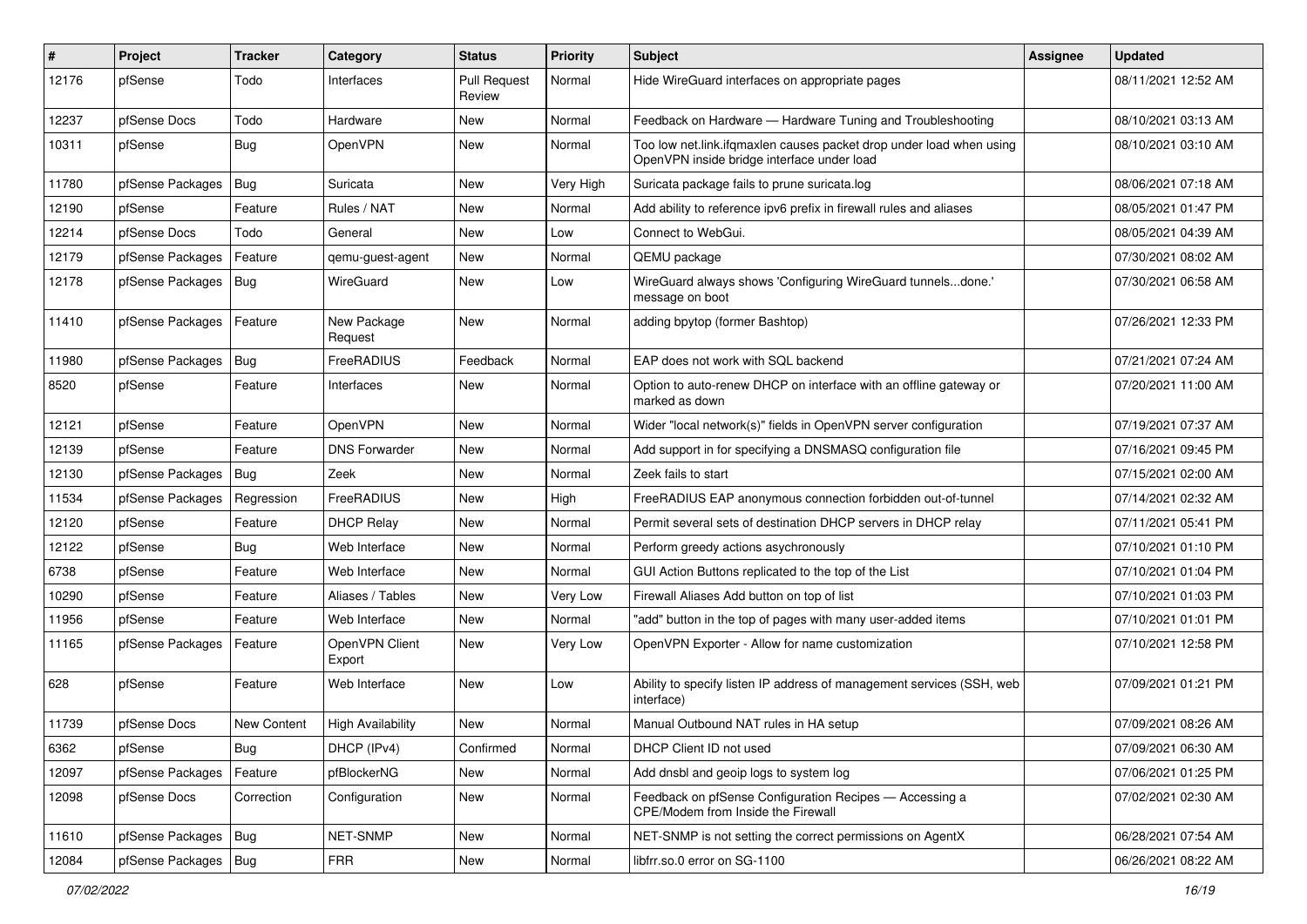| $\vert$ # | Project          | <b>Tracker</b> | Category                    | <b>Status</b> | <b>Priority</b> | <b>Subject</b>                                                                             | <b>Assignee</b> | <b>Updated</b>      |
|-----------|------------------|----------------|-----------------------------|---------------|-----------------|--------------------------------------------------------------------------------------------|-----------------|---------------------|
| 12077     | pfSense          | Feature        | Gateways                    | New           | Normal          | Allow stick-connections per gateway group                                                  |                 | 06/24/2021 08:45 AM |
| 9895      | pfSense Packages | Bug            | Snort                       | New           | Normal          | snort reinstallation failed                                                                |                 | 06/23/2021 08:01 AM |
| 12067     | pfSense          | <b>Bug</b>     | DHCP (IPv4)                 | New           | Very Low        | <b>DHCP Monitoring Statistics Error</b>                                                    |                 | 06/21/2021 08:39 AM |
| 12066     | pfSense          | Feature        | <b>Operating System</b>     | <b>New</b>    | Very Low        | Include man and man pages for all core programs and packages                               |                 | 06/21/2021 07:44 AM |
| 6055      | pfSense          | Bug            | Package System              | Confirmed     | Low             | Menu items may remain from packages no longer installed                                    |                 | 06/18/2021 08:46 PM |
| 12063     | pfSense Docs     | Todo           | Dynamic DNS                 | New           | Normal          | Feedback on Services - Dynamic DNS - Configuring RFC 2136<br>Dynamic DNS updates           |                 | 06/18/2021 06:24 PM |
| 12055     | pfSense          | Feature        | <b>Virtual IP Addresses</b> | Feedback      | Normal          | Option to disable XMLRPC Sync for Loopback Virtual IPs                                     |                 | 06/18/2021 09:05 AM |
| 12056     | pfSense          | <b>Bug</b>     | Logging                     | New           | Normal          | Filterlog says "Unknown Option %u"                                                         |                 | 06/18/2021 05:51 AM |
| 12025     | pfSense          | Todo           | Web Interface               | New           | Very Low        | Add 1:1 Validation to Notify Someone They are 1:1 NAT'ing an<br><b>Interface Address</b>   |                 | 06/11/2021 10:05 AM |
| 12013     | pfSense          | Bug            | Logging                     | <b>New</b>    | Low             | Reading log data is inefficient in certain cases                                           |                 | 06/08/2021 07:35 AM |
| 12009     | pfSense Packages | Bug            | Zabbix                      | New           | Normal          | Zabbix Agent starts twice by /etc/rc.start packages                                        |                 | 06/08/2021 01:35 AM |
| 11772     | pfSense Plus     | Feature        | Multi-WAN                   | <b>New</b>    | Normal          | Layer 2 Tunnel Bonding Capability                                                          |                 | 06/05/2021 03:27 PM |
| 11992     | pfSense          | Bug            | Virtual IP Addresses        | Confirmed     | High            | GRE Tunnel - Does not work with a virtual IP as endpoint                                   |                 | 06/04/2021 01:16 AM |
| 7779      | pfSense          | Bug            | OpenVPN                     | <b>New</b>    | Normal          | Traffic crossing a site-to-site OpenVPN tunnel fails to fragment.                          |                 | 06/02/2021 08:26 AM |
| 11974     | pfSense          | Feature        | <b>XMLRPC</b>               | New           | Normal          | XMLRPC synchronization for igmmproxy settings                                              |                 | 05/29/2021 03:58 PM |
| 11963     | pfSense Packages | Feature        | <b>FRR</b>                  | New           | Normal          | Dynamically change OSPF interface costs on selected interfaces on<br>CARP event            |                 | 05/26/2021 04:13 AM |
| 11954     | pfSense          | Feature        | <b>IGMP Proxy</b>           | <b>New</b>    | Normal          | <b>Multicast limits</b>                                                                    |                 | 05/25/2021 12:36 AM |
| 11953     | pfSense          | Bug            | <b>IGMP Proxy</b>           | New           | Normal          | XG-1541 crashes when igmpproxy is enabled and network interfaces<br>status change          |                 | 05/24/2021 04:55 PM |
| 11944     | pfSense Docs     | Todo           | Packages                    | New           | Normal          | Feedback on Packages - FRR Package - Bidirectional Forwarding<br>Detection                 |                 | 05/21/2021 12:57 AM |
| 11936     | pfSense Packages | Bug            | <b>FRR</b>                  | Incomplete    | High            | FRR does not connect BGP when using password                                               |                 | 05/19/2021 08:12 AM |
| 9238      | pfSense Packages | Feature        | New Package<br>Request      | New           | Normal          | Add support for Zerotier                                                                   |                 | 05/17/2021 01:58 PM |
| 11925     | pfSense          | Bug            | OpenVPN                     | New           | Normal          | Calling-Station-Id always set to WAN IP                                                    |                 | 05/14/2021 09:27 AM |
| 11921     | pfSense          | Feature        | <b>DNS Resolver</b>         | New           | Very Low        | Feature Request: Compile unbound with EDNS Client Subnet (ECS)<br>module (--enable-subnet) |                 | 05/14/2021 07:29 AM |
| 6647      | pfSense          | Todo           | Web Interface               | New           | Very Low        | <b>Enable Additional Security Headers</b>                                                  |                 | 05/14/2021 01:09 AM |
| 11920     | pfSense Plus     | Feature        | Authentication              | New           | Normal          | SAML Authentication for pfSense (VPN and webConfigurator)                                  |                 | 05/14/2021 12:56 AM |
| 11802     | pfSense Packages | <b>Bug</b>     | FreeRADIUS                  | New           | Normal          | FreeRADIUS sync                                                                            |                 | 05/10/2021 04:18 AM |
| 10671     | pfSense          | <b>Bug</b>     | <b>Operating System</b>     | New           | Normal          | pfsense 2.4.5_1 does not boot on Gen2 2012R2 HyperV VM                                     |                 | 05/09/2021 06:39 AM |
| 11898     | pfSense Packages | Bug            | apcupsd                     | New           | Normal          | PHP error from apcupsd dashboard widget                                                    |                 | 05/07/2021 09:12 AM |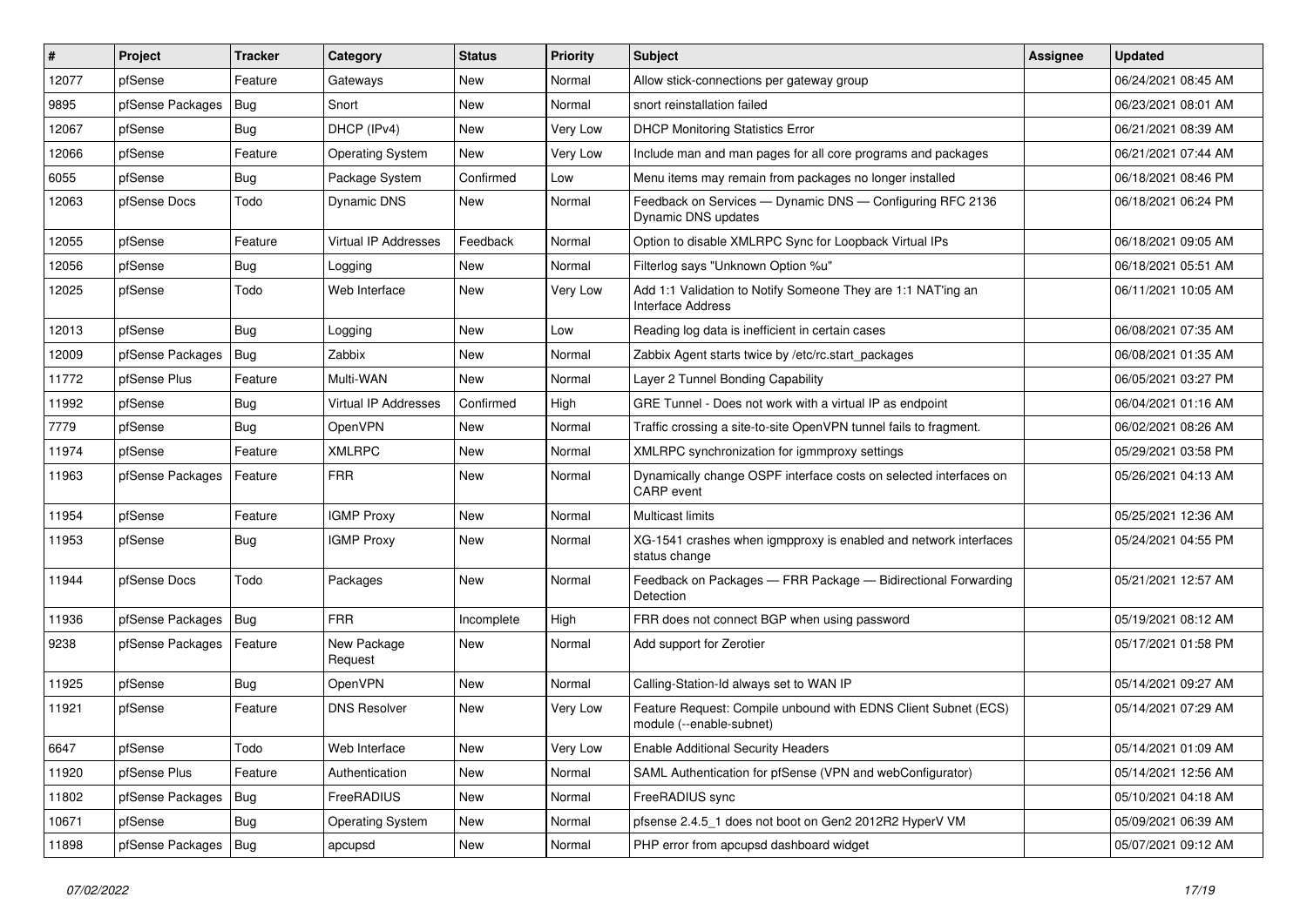| #     | Project          | <b>Tracker</b> | Category                                 | <b>Status</b> | <b>Priority</b> | <b>Subject</b>                                                                                           | <b>Assignee</b> | <b>Updated</b>      |
|-------|------------------|----------------|------------------------------------------|---------------|-----------------|----------------------------------------------------------------------------------------------------------|-----------------|---------------------|
| 11890 | pfSense Packages | Feature        | New Package<br>Request                   | New           | Normal          | Browser-based "clientless" VPN                                                                           |                 | 05/05/2021 07:26 AM |
| 5331  | pfSense          | Feature        | <b>IPsec</b>                             | New           | Normal          | IPSec table for tuning strongswan.conf                                                                   |                 | 05/05/2021 12:10 AM |
| 11763 | pfSense Packages | Bug            | Status Monitoring                        | New           | Normal          | Traffic graphs refresh issue                                                                             |                 | 05/03/2021 09:44 AM |
| 11876 | pfSense          | Feature        | Hardware / Drivers                       | New           | Normal          | OpenSSL does not use QAT acceleration on pfSense Plus<br>21.02-RELEASE-p1 or 21.05-DEVELOPMENT           |                 | 05/03/2021 08:02 AM |
| 11262 | pfSense          | Feature        | Rules / NAT                              | New           | Normal          | Time Based Rules - selects all days in the current month                                                 |                 | 04/27/2021 12:32 PM |
| 11280 | pfSense          | Todo           | WireGuard                                | New           | Normal          | Add WireGuard to ALTQ list                                                                               |                 | 04/27/2021 12:32 PM |
| 7201  | pfSense          | Feature        | <b>NTPD</b>                              | New           | Normal          | NTP Support multiple GPS reference clocks                                                                |                 | 04/27/2021 12:31 PM |
| 8330  | pfSense          | Feature        | DHCP (IPv4)                              | New           | Normal          | add options for ddns-local-address statements                                                            |                 | 04/27/2021 12:31 PM |
| 11856 | pfSense          | Feature        | Diagnostics                              | New           | Normal          | Replace/add Alias or DNS names for known LAN addresses in the<br>State table                             |                 | 04/27/2021 08:01 AM |
| 11848 | pfSense Packages | Bug            | Squid                                    | New           | Normal          | Issue with squid cache download speed                                                                    |                 | 04/23/2021 09:30 PM |
| 11841 | pfSense Packages | <b>Bug</b>     | <b>FRR</b>                               | New           | Normal          | FRR access lists default bahavior changed to permit by default                                           |                 | 04/22/2021 09:52 AM |
| 11835 | pfSense Packages | Bug            | <b>FRR</b>                               | New           | Normal          | FRR OSPF redistributed connected routes disappearing                                                     |                 | 04/22/2021 07:11 AM |
| 11837 | pfSense Packages | Feature        | <b>FRR</b>                               | New           | Low             | Increase field length of FRR Networks in Access Lists and Prefix Lists                                   |                 | 04/22/2021 07:10 AM |
| 11826 | pfSense Packages | Feature        | <b>ACME</b>                              | New           | Normal          | Preserve acme SAN Method parameters for new cert creations                                               |                 | 04/20/2021 02:02 PM |
| 11823 | pfSense Packages | Feature        | <b>FRR</b>                               | New           | Normal          | Route handling enhancements                                                                              |                 | 04/19/2021 06:23 PM |
| 8831  | pfSense          | Bug            | IPv6 Router<br>Advertisements<br>(RADVD) | New           | Very High       | Radvd causes latency spikes                                                                              |                 | 04/19/2021 04:51 AM |
| 11786 | pfSense          | Bug            | Services                                 | New           | Normal          | SSH incomplete setup and startup fail while recovering XML backup<br>in a fresh install of pfSense 2.5.0 |                 | 04/17/2021 01:36 PM |
| 11749 | pfSense Packages | Feature        | pfBlockerNG                              | New           | Normal          | Option to disable NAT rule creation                                                                      |                 | 04/06/2021 11:45 PM |
| 11784 | pfSense Packages | Feature        | squidguard                               | New           | Normal          | squidguard auto update blacklist option                                                                  |                 | 04/06/2021 01:53 AM |
| 11777 | pfSense Packages | Bug            | Unbound                                  | New           | Very Low        | Input validation prevents DNS Resolver from being disabled                                               |                 | 04/05/2021 05:51 PM |
| 11770 | pfSense Plus     | <b>Bug</b>     | Hardware / Drivers                       | New           | Normal          | Pantech UML295 USB Modem No Longer Functional                                                            |                 | 04/01/2021 11:28 AM |
| 11761 | pfSense          | <b>Bug</b>     | L <sub>2</sub> TP                        | New           | Normal          | L2TP/IPsec VPN : PPP LCP negotiation occurs before user<br>authentication                                |                 | 03/31/2021 04:52 AM |
| 11757 | pfSense          | Feature        | <b>XMLRPC</b>                            | New           | Normal          | Allow XMLRPC sync to bypass default auth server in favor of local<br>database                            |                 | 03/30/2021 03:18 PM |
| 11731 | pfSense          | <b>Bug</b>     | Hardware / Drivers                       | New           | Normal          | Missing support for Realtek USB NICs                                                                     |                 | 03/30/2021 04:32 AM |
| 11724 | pfSense          | <b>Bug</b>     | Package System                           | New           | Normal          | Packages unexpectedly removed when changing update branches                                              |                 | 03/29/2021 08:09 AM |
| 11730 | pfSense          | <b>Bug</b>     | Web Interface                            | New           | Normal          | Improve visibility of option selections in dark themes                                                   |                 | 03/25/2021 09:38 PM |
| 11717 | pfSense          | Bug            | Rules / NAT                              | New           | Normal          | Incorrect port forwarding rules if Destination port alias is not equal to<br>Redirect target port alias  |                 | 03/22/2021 06:06 AM |